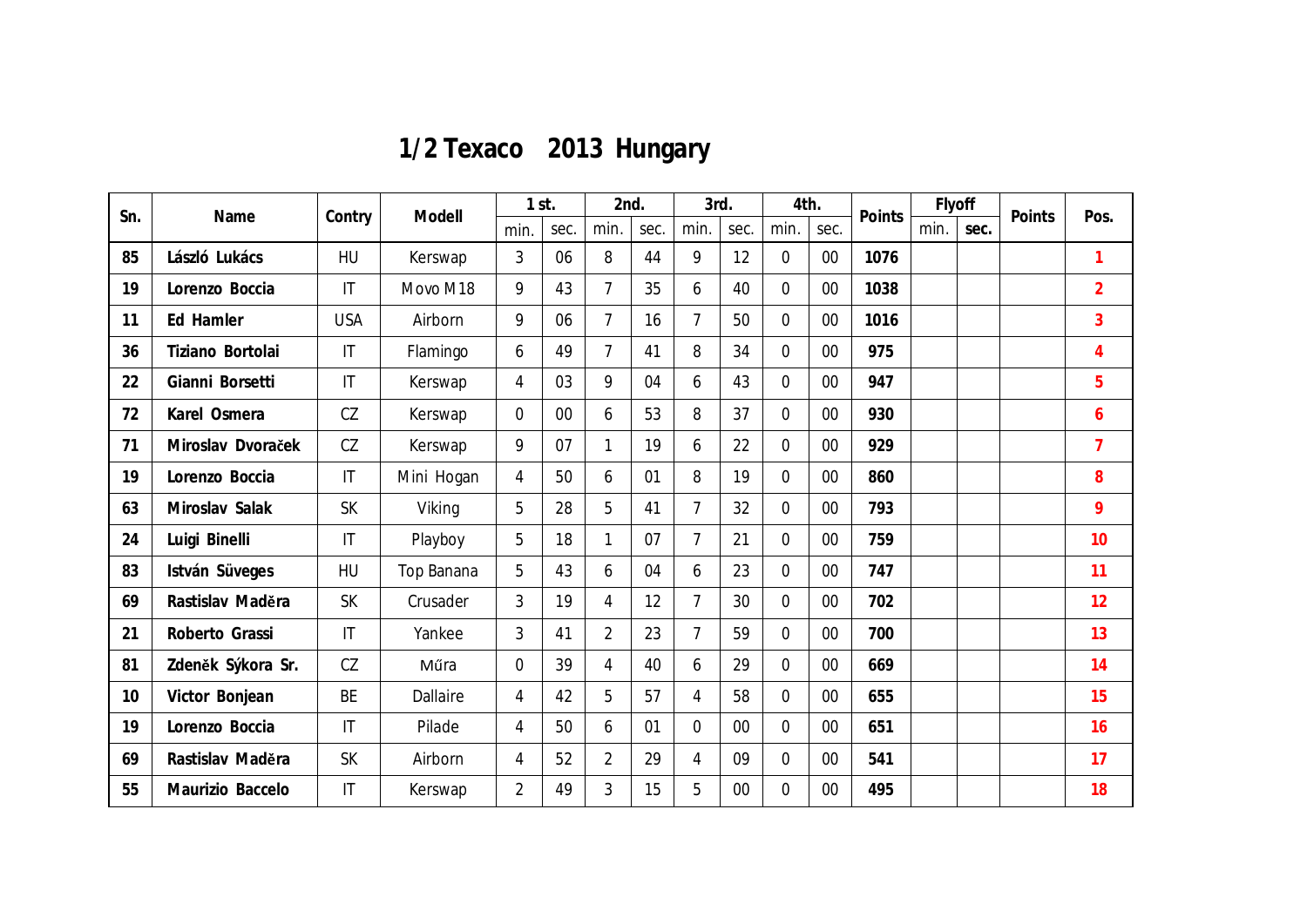| 8   | Miroslav Petrila       | <b>SK</b>              | Gas Flea                     | 3              | 19     | 4              | 12     | 3              | 30     | $\overline{0}$ | 00     | 462 |  | 19 |
|-----|------------------------|------------------------|------------------------------|----------------|--------|----------------|--------|----------------|--------|----------------|--------|-----|--|----|
| 109 | Marián Jurkovič        | <b>SK</b>              | <b>FU-BAR</b>                | 0              | 34     | 5              | 25     |                | 16     | $\overline{0}$ | $00\,$ | 401 |  | 20 |
| 90  | Pavol Rádek            | <b>SK</b>              | Meteor                       | $\overline{2}$ | 53     | 3              | 08     | $\overline{3}$ | 18     | $\mathbf 0$    | $00\,$ | 386 |  | 21 |
| 57  | Yves Bourgeois         | <b>BE</b>              | Kerswap                      | $\overline{2}$ | 44     | $\overline{2}$ | 45     | $\mathfrak{Z}$ | 35     | $\mathbf 0$    | $00\,$ | 380 |  | 22 |
| 41  | Mario Carletti         | $\mathsf{I}\mathsf{T}$ | Walkirye                     | 5              | 19     | $\mathbf 0$    | 14     | $\overline{0}$ | $00\,$ | $\mathbf 0$    | $00\,$ | 333 |  | 23 |
| 25  | Pierre Bocklandt       | <b>BE</b>              | Dallaire                     | 1              | 20     | $\overline{0}$ | 40     | $\overline{0}$ | 20     | $\overline{0}$ | $00\,$ | 120 |  | 24 |
| 18  | Gian Marco<br>Canella  | $\mathsf{I}\mathsf{T}$ | Lanzo Bomber                 | $\overline{0}$ | $00\,$ | $\overline{0}$ | 00     | 0              | $00\,$ | $\mathbf 0$    | $00\,$ |     |  | 25 |
| 22  | Gianni Borsetti        | $\mathsf{I}\mathsf{T}$ | Civy Boy 31                  | $\mathbf 0$    | 00     | $\overline{0}$ | $00\,$ | $\overline{0}$ | 00     | $\mathbf 0$    | 00     |     |  | 26 |
| 25  | Pierre Blocklandt      | <b>BE</b>              | Airborn                      | $\mathbf 0$    | 00     | $\overline{0}$ | 00     | $\overline{0}$ | $00\,$ | $\overline{0}$ | $00\,$ |     |  | 27 |
| 34  | Gabriele<br>Montebelli | $\mathsf{I}\mathsf{T}$ | <b>Dallaire</b><br>Sportster | $\mathbf 0$    | $00\,$ | $\overline{0}$ | 00     | 0              | $00\,$ | $\overline{0}$ | $00\,$ |     |  | 28 |
| 37  | Luigi Sola             | $\mathsf{I}\mathsf{T}$ | G <sub>5</sub>               | $\mathbf 0$    | 00     | $\overline{0}$ | $00\,$ | $\overline{0}$ | $00\,$ | $\mathbf 0$    | $00\,$ |     |  | 29 |
| 60  | Giancarlo Girardelli   | $\mathsf{I}\mathsf{T}$ | $U-235$                      | $\mathbf 0$    | 00     | $\overline{0}$ | $00\,$ | $\overline{0}$ | $00\,$ | $\mathbf 0$    | $00\,$ |     |  | 30 |
| 61  | Gaetano Fratini        | $\mathsf{I}\mathsf{T}$ | Scalatore                    | $\mathbf 0$    | 00     | $\overline{0}$ | $00\,$ | $\overline{0}$ | 00     | $\overline{0}$ | $00\,$ |     |  | 31 |
| 70  | Roy A. Brown           | <b>USA</b>             | <b>Red Ripper</b>            | $\mathbf 0$    | $00\,$ | $\overline{0}$ | $00\,$ | $\overline{0}$ | $00\,$ | $\overline{0}$ | $00\,$ |     |  | 32 |
| 70  | Roy A. Brown           | <b>USA</b>             | Bomber                       | $\mathbf 0$    | $00\,$ | $\overline{0}$ | $00\,$ | $\overline{0}$ | $00\,$ | $\overline{0}$ | $00\,$ |     |  | 33 |
| 87  | Ivan Kratkoczký        | <b>SK</b>              | <b>Blitz Buggy</b>           | $\mathbf 0$    | $00\,$ | $\overline{0}$ | 00     | 0              | $00\,$ | $\overline{0}$ | $00\,$ |     |  | 34 |
| 102 | György Berkó           | HU                     | Cyclone                      | $\mathbf 0$    | $00\,$ | $\mathbf 0$    | $00\,$ | 0              | $00\,$ | $\overline{0}$ | $00\,$ |     |  | 35 |
| 122 | Neil Sommerin          | <b>GB</b>              | <b>Flying</b><br>Laboratory  | 0              | $00\,$ | $\overline{0}$ | 00     | 0              | $00\,$ | $\overline{0}$ | 00     |     |  | 36 |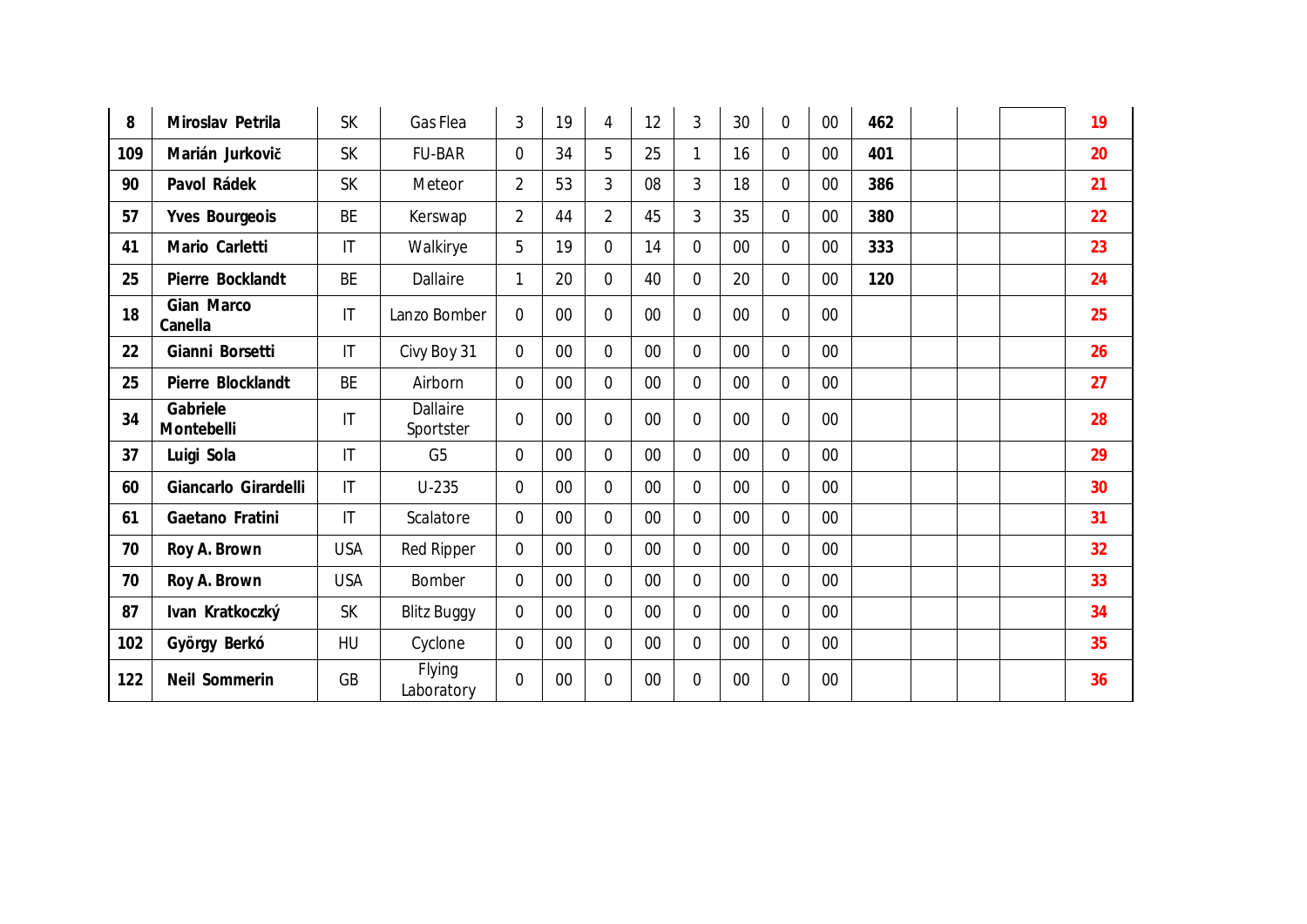# **Electrorubber 2013 Hungary**

| Startsz. | Name               | Contry                 | Modell           | 1st.           |                | 2nd.           |        | 3rd.           |        | 4th.           |        | Points | Flyoff |      | Points | Pos.           |
|----------|--------------------|------------------------|------------------|----------------|----------------|----------------|--------|----------------|--------|----------------|--------|--------|--------|------|--------|----------------|
|          |                    |                        |                  | min.           | sec.           | min.           | sec.   | min.           | sec.   | min.           | sec.   |        | min.   | sec. |        |                |
| 58       | Bence Balogh       | HU                     | Szárcsa          | $\overline{7}$ |                | $\overline{7}$ |        |                |        | $\overline{0}$ | 00     | Total  |        |      |        | $\mathbf{1}$   |
| 58       | Bence Balogh       | <b>HU</b>              | Lanso Stic       | 5              | 43             | $\overline{7}$ |        | 7              |        | $\overline{0}$ | 00     | Total  |        |      |        |                |
| 101      | Mihály Habány      | HU                     | Szárcsa          | 6              | 48             | $\overline{4}$ | 38     | $\overline{7}$ |        | $\overline{0}$ | $00\,$ | 828    |        |      |        | $\overline{2}$ |
| 71       | Miroslav Dvoraček  | CZ                     | Korda            | 6              | 34             | 3              | 53     | $\overline{7}$ |        | $\overline{0}$ | 00     | 814    |        |      |        | 3              |
| 24       | Luigi Binelli      | $\mathsf{I}\mathsf{T}$ | Pinnuto          | $\overline{0}$ | 13             | 6              | 13     | $\overline{7}$ |        | $\overline{0}$ | 00     | 793    |        |      |        | 4              |
| 97       | Gábor Pásztor      | HU                     | Csoda            | 6              | 12             | 4              | 50     | $\overline{7}$ |        | $\overline{0}$ | $00\,$ | 792    |        |      |        | 5              |
| 54       | István Kornó       | HU                     | Csoda            | $\overline{7}$ |                | 5              | 07     | 6              | 02     | $\Omega$       | 00     | 782    |        |      |        | 6              |
| 42       | László Török       | HU                     | Csoda            | $\overline{7}$ |                | $\overline{3}$ | 02     | 5              | 29     | $\overline{0}$ | 00     | 749    |        |      |        | $\overline{7}$ |
| 88       | Fero Swiety        | <b>SK</b>              | Csoda            | $\overline{7}$ |                | 4              | 59     | $\overline{4}$ | 31     | $\overline{0}$ | $00\,$ | 719    |        |      |        | 8              |
| 75       | Richard Bartkowski | <b>USA</b>             | Skyrocket        | $\overline{7}$ |                | $\overline{0}$ | 17     | $\overline{4}$ | 39     | $\overline{0}$ | $00\,$ | 699    |        |      |        | 9              |
| 86       | János Szimán       | <b>HU</b>              | <b>HEM 1400</b>  | $\overline{4}$ | 42             | 5              | 33     | $\overline{4}$ | 15     | $\overline{0}$ | 00     | 615    |        |      |        | 10             |
| 98       | Ferenc Deák        | HU                     | Szárcsa          | 4              | 14             | $\overline{2}$ | 34     | $\overline{3}$ | 38     | $\overline{0}$ | 00     | 472    |        |      |        | 11             |
| 13       | Jaroslav Janošek   | CZ                     | Kivol            | $\mathbf 0$    | $\overline{0}$ | $\mathbf 0$    | 00     | $\overline{0}$ | $00\,$ | $\overline{0}$ | 00     |        |        |      |        | 12             |
| 16       | Mario Gialanella   | $\mathsf{I}\mathsf{T}$ | Korda            | $\mathbf 0$    | $00\,$         | $\mathbf 0$    | $00\,$ | $\mathbf 0$    | 00     | $\overline{0}$ | 00     |        |        |      |        | 13             |
| 16       | Mario Gialanella   | $\mathsf{I}\mathsf{T}$ | Lanso<br>Duplex  | $\overline{0}$ | $00\,$         | 0              | $00\,$ | $\overline{0}$ | 00     | $\overline{0}$ | 00     |        |        |      |        | 14             |
| 39       | Karel Svoboda      | CZ                     | Red<br>Rumpus    | $\overline{0}$ | $00\,$         | $\mathbf 0$    | $00\,$ | $\overline{0}$ | $00\,$ | $\overline{0}$ | 00     |        |        |      |        | 15             |
| 68       | József Kanyik      | HU                     | Mrg-3            | $\overline{0}$ | $00\,$         | $\overline{0}$ | $00\,$ | $\mathbf 0$    | $00\,$ | $\overline{0}$ | 00     |        |        |      |        | 16             |
| 83       | István Süveges     | <b>HU</b>              | Record<br>Holder | $\overline{0}$ | $00\,$         | 0              | $00\,$ | $\overline{0}$ | 00     | $\overline{0}$ | 00     |        |        |      |        | 17             |
| 103      | István Gosztola    | HU                     | Kékmadár         | $\overline{0}$ | $00\,$         | 0              | $00\,$ | $\overline{0}$ | 00     | 0              | $00\,$ |        |        |      |        | 18             |
| 110      | Imre Szécsi        | HU                     | Climber          | $\overline{0}$ | $00\,$         | $\mathbf 0$    | 00     | $\overline{0}$ | 00     | 0              | 00     |        |        |      |        | 19             |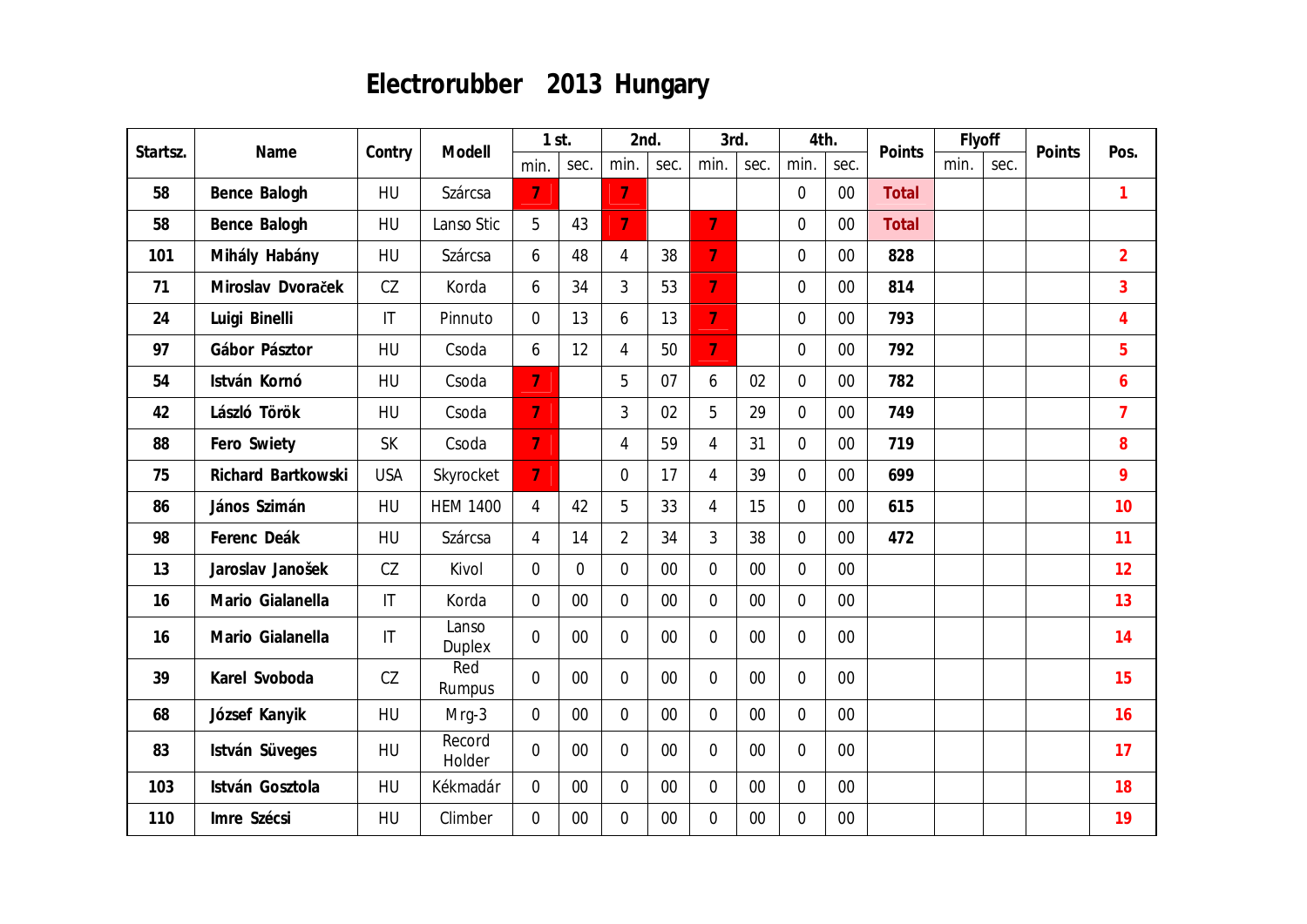## **ELOT 2013 Hungary**

| Startsz.       | Name              | Contry                 | Modell        |                | $1$ st. | 2nd.           |      | 3rd.            |      | 4th.           |                 | Points       |      | Flyoff | Points | Pos.           |
|----------------|-------------------|------------------------|---------------|----------------|---------|----------------|------|-----------------|------|----------------|-----------------|--------------|------|--------|--------|----------------|
|                |                   |                        |               | min.           | sec.    | min.           | sec. | min.            | sec. | min.           | sec.            |              | min. | sec.   |        |                |
| $\overline{3}$ | Milan Černocký    | CZ                     | Ichabod       | 10             |         | 10             |      | 10 <sup>1</sup> |      |                |                 | <b>Total</b> |      |        |        | $\mathbf{1}$   |
| 35             | Péter Epacher     | HU                     | Stardust      | 8              | 34      | 10             |      | 10              |      | $\overline{0}$ | $00\,$          | 1714         |      |        |        | $\overline{2}$ |
| 42             | László Török      | HU                     | <b>ETB 38</b> | 8              | 20      | $\overline{7}$ | 00   | 9               | 38   | 10             |                 | 1678         |      |        |        | 3              |
| 32             | Peter čamaj       | <b>SK</b>              | Ichabod       | $\overline{7}$ | 06      | 10             |      | $\overline{7}$  | 33   | 10             |                 | 1653         |      |        |        | 4              |
| 42             | László Török      | HU                     | Stardust      | 5              | 03      | 9              | 25   | 10              |      | $\overline{7}$ | 32              | 1617         |      |        |        | 5              |
| 100            | Zoltán Wadovich   | HU                     | Folly         | 10             |         | 10             |      | 6               | 07   | 6              | 37              | 1597         |      |        |        | 6              |
| 54             | István Kornó      | HU                     | Varsó         | 10             |         | 6              | 17   | 10              |      | 6              | 16              | 1577         |      |        |        | $\overline{7}$ |
| 13             | Jaroslav Janošek  | CZ                     | Playboy       | 10             |         | 10             |      | $\Omega$        | 00   | 6              | 10 <sup>°</sup> | 1570         |      |        |        | 8              |
| 21             | Roberto Grassi    | $\mathsf{I}\mathsf{T}$ | Langosta      | $\overline{7}$ | 29      | 10             |      | $\overline{7}$  | 58   | 6              | 43              | 1527         |      |        |        | 9              |
| 102            | György Berkó      | HU                     | Playboy       | $\overline{7}$ | 09      | $\mathfrak{Z}$ | 45   | 10              |      | 8              | 08              | 1517         |      |        |        | 10             |
| 102            | György Berkó      | HU                     | Pelikán XL    | 6              | 38      | 8              | 35   | 6               | 31   | 10             |                 | 1513         |      |        |        | 11             |
| 101            | Mihály Habány     | HU                     | Pelikán       | $\overline{7}$ | 44      | 10             |      | 3               | 10   | $\overline{7}$ | 06              | 1490         |      |        |        | 12             |
| 10             | Victor Bonjean    | <b>BE</b>              | Stardust      | 3              | 38      | 6              | 46   | 10              |      | $\overline{7}$ | 43              | 1469         |      |        |        | 13             |
| 69             | Rastislav Madera  | <b>SK</b>              | San Jose      | $\overline{7}$ | 34      | 10             |      | 4               | 21   | 5              | 45              | 1399         |      |        |        | 14             |
| 31             | Miroslav Čamaj    | SK                     | Playboy       | 8              | 22      | 9              | 02   | $\overline{4}$  | 35   | $\overline{0}$ | $00\,$          | 1319         |      |        |        | 15             |
| 8              | Miroslav Petrila  | <b>SK</b>              | Flamingo      | 5              | 22      | 6              | 18   | 10              |      | 5              | 38              | 1316         |      |        |        | 16             |
| 58             | Bence Balogh      | HU                     | Colossus V.   | $\overline{0}$ | 00      | $\overline{7}$ | 24   | 10              |      | 4              | 31              | 1315         |      |        |        | 17             |
| 41             | Mario Carletti    | $\mathsf{I}\mathsf{T}$ | Walkirye      | 8              | 24      | 6              | 38   | 6               | 35   | $\overline{4}$ | 58              | 1297         |      |        |        | 18             |
| 115            | Oszkár Debreczeni | HU                     | Colossus V.   | 5              | 06      | 6              | 06   | 4               | 44   | 10             |                 | 1272         |      |        |        | 19             |
| 10             | Victor Bonjean    | <b>BE</b>              | Playboy       | 8              | 12      | 5              | 13   | 5               | 30   | 6              | 46              | 1228         |      |        |        | 20             |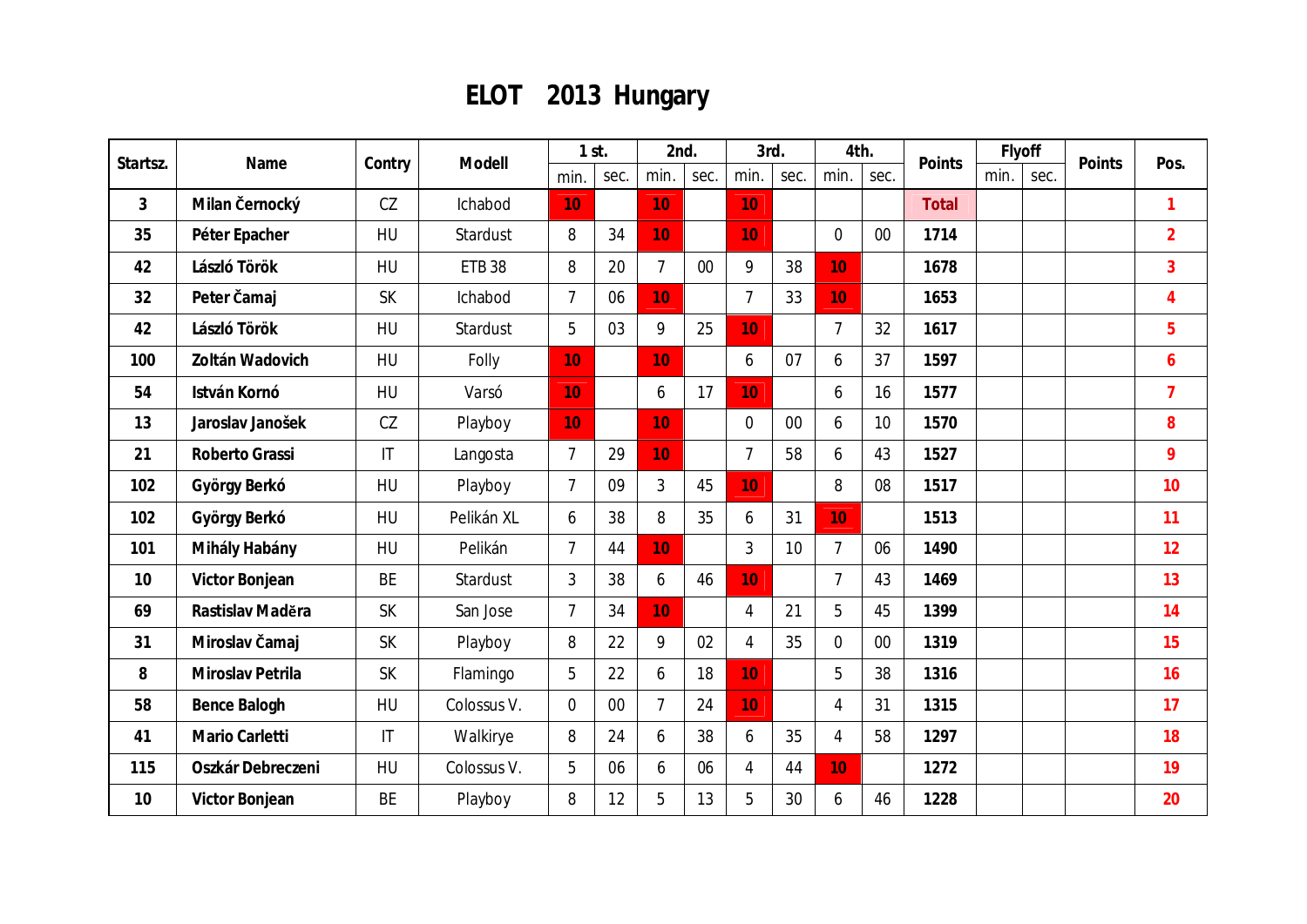| 35  | Péter Epacher             | HU                     | Colossus V.             | $\overline{0}$  | 15 | 5              | 01     | $\overline{7}$ | 02 | $\overline{7}$ | 24     | 1167 |  | 21 |
|-----|---------------------------|------------------------|-------------------------|-----------------|----|----------------|--------|----------------|----|----------------|--------|------|--|----|
| 56  | Vladimir Švec             | <b>SK</b>              | Bantam                  | $\overline{4}$  | 52 | $\overline{7}$ | 43     | $\overline{4}$ | 14 | 6              | 28     | 1143 |  | 22 |
| 98  | Ferenc Deák               | HU                     | Pelikán                 | 5               | 13 | 6              | 43     | 6              | 51 | $\overline{0}$ | 00     | 1127 |  | 23 |
| 5   | František Machač          | CZ                     | <b>Flying Pencil</b>    | $\overline{0}$  | 00 | $\overline{0}$ | 00     | 10             |    | 8              | 36     | 1116 |  | 24 |
| 59  | Mario Mariani             | $\mathsf{I}\mathsf{T}$ | <b>Stardust Special</b> | 5               | 24 | $\overline{7}$ | $00\,$ | 6              | 08 | $\overline{0}$ | 00     | 1112 |  | 25 |
| 75  | <b>Richard Bartkowski</b> | <b>USA</b>             | Lanzo Rc Stick          | 6               | 31 | 6              | $00\,$ | 4              | 51 | 6              | 00     | 1111 |  | 26 |
| 57  | <b>Yves Bourgeois</b>     | BE                     | Kerswap                 | 3               | 51 | 8              | 17     | 6              | 08 | $\mathbf 0$    | $00\,$ | 1096 |  | 27 |
| 63  | Miroslav Salak            | <b>SK</b>              | Playboy                 | $\overline{4}$  | 40 | 6              | 59     | $\overline{4}$ | 46 | $\overline{2}$ | 35     | 985  |  | 28 |
| 18  | Gian Marco Canella        | $\mathsf{I}\mathsf{T}$ | Lanzo Bomber            | 6               | 57 | 4              | 56     | $\overline{4}$ | 15 | $\mathbf 0$    | 00     | 968  |  | 29 |
| 5   | František Machač          | CZ                     | 8 Ball                  | $\overline{4}$  | 20 | $\overline{4}$ | 24     | 5              | 57 | 5              | 42     | 963  |  | 30 |
| 93  | Miroslav Straka           | <b>SK</b>              | Skipper                 | 4               | 25 | 6              | 27     | $\overline{4}$ | 36 | 3              | 23     | 928  |  | 31 |
| 30  | Alessandro Toschi         | $\mathsf{I}\mathsf{T}$ | Old Girl                | $\overline{0}$  | 00 | $\overline{4}$ | 33     | $\overline{4}$ | 56 | 5              | 55     | 924  |  | 32 |
| 93  | Miroslav Straka           | <b>SK</b>              | Playboy                 | 5               | 03 | 4              | 13     | 5              | 04 | $\overline{4}$ | 37     | 884  |  | 33 |
| 6   | Francesco Posa            | $\mathsf{I}\mathsf{T}$ | Mini Hogan              | 5               | 01 | 4              | 45     | $\overline{4}$ | 06 | $\overline{4}$ | 17     | 843  |  | 34 |
| 37  | Luigi Sola                | $\mathsf{I}\mathsf{T}$ | Bomber                  | 3               | 28 | 5              | 32     | $\overline{4}$ | 20 | $\overline{0}$ | $00\,$ | 800  |  | 35 |
| 6   | Francesco Posa            | $\mathsf{I}\mathsf{T}$ | <b>Arrow Nut</b>        | $\overline{1}$  | 17 | 3              | 46     | $\overline{2}$ | 01 | $\overline{0}$ | $00\,$ | 784  |  | 36 |
| 46  | András Fidrich            | HU                     | Pelikán                 | $\overline{4}$  | 32 | $\overline{0}$ | 49     | 5              | 40 | $\overline{2}$ | 23     | 755  |  | 37 |
| 106 | Karel Vlček               | CZ                     | Sturdust                | $\overline{0}$  | 00 | 3              | 06     | 5              | 10 | $\overline{4}$ | 15     | 751  |  | 38 |
| 64  | Hubert Borodač            | <b>SK</b>              | Gas Bag                 | 4               | 16 | 3              | 46     | 3              | 30 | $\overline{2}$ | 25     | 692  |  | 39 |
| 23  | Josef Jungwirth           | CZ                     | Top Hat                 | 4               | 32 | 3              | 10     | 3              | 37 | $\overline{0}$ | 00     | 679  |  | 40 |
| 59  | Mario Mariani             | $\mathsf{I}\mathsf{T}$ | Ciclone De Filips       | 10 <sup>1</sup> |    | $\mathbf 0$    | $00\,$ | $\mathbf 0$    | 00 | $\mathbf 0$    | $00\,$ | 600  |  | 41 |
| 107 | Alois Hrabáček            | CZ                     | AM.40                   | 6               | 42 | $\mathbf 0$    | $00\,$ | $\mathbf 0$    | 00 | $\overline{0}$ | $00\,$ | 402  |  | 42 |
| 71  | Miroslav Dvoraček         | CZ                     | Pesident                | 5               | 30 | $\overline{0}$ | 00     | $\overline{0}$ | 00 | $\overline{0}$ | 00     | 330  |  | 43 |
| 43  | <b>Belo Semsey</b>        | <b>SK</b>              | Playboy                 | 3               | 09 | $\overline{0}$ | 00     | $\overline{0}$ | 00 | $\overline{0}$ | $00\,$ | 189  |  | 44 |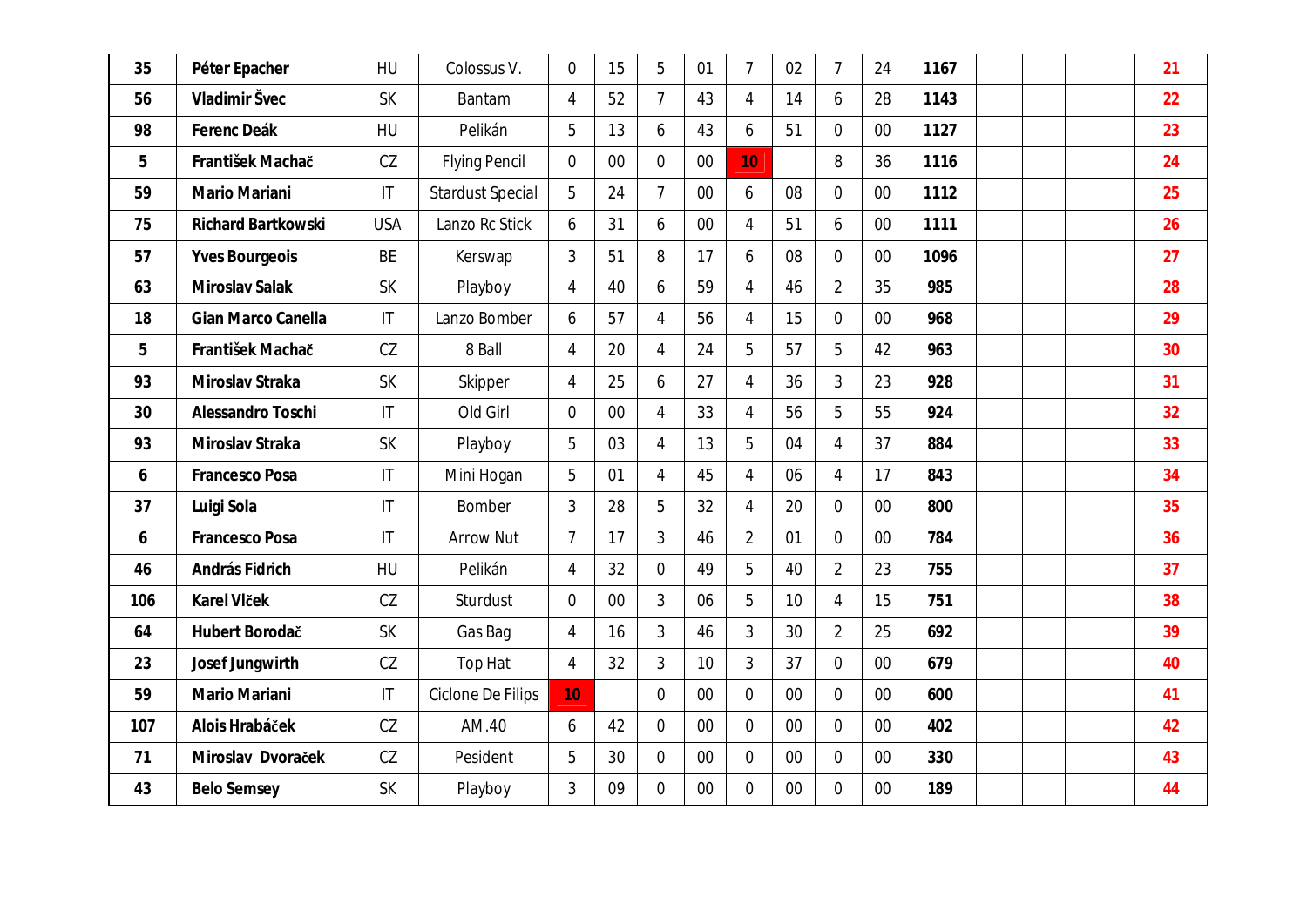|             | Rover Mersecci    | IT                     | Sine 46              | $\overline{0}$ | 00     | $\overline{0}$ | $00\,$ | $\overline{0}$ | 00     | $\overline{0}$ | 00     |  |  | 45 |
|-------------|-------------------|------------------------|----------------------|----------------|--------|----------------|--------|----------------|--------|----------------|--------|--|--|----|
| $\mathbf 1$ | Rover Mersecci    | $\mathsf{I}\mathsf{T}$ | Tigerag              | $\overline{0}$ | 00     | $\overline{0}$ | $00\,$ | $\overline{0}$ | 00     | $\overline{0}$ | $00\,$ |  |  | 46 |
| 8           | Miroslav Petrila  | <b>SK</b>              | Tomahawk             | 0              | 00     | $\overline{0}$ | $00\,$ | $\overline{0}$ | 00     | $\overline{0}$ | $00\,$ |  |  | 47 |
| 16          | Mario Gialanella  | $\mathsf{I}\mathsf{T}$ | Sine 46              | $\overline{0}$ | 00     | $\Omega$       | $00\,$ | $\overline{0}$ | $00\,$ | $\overline{0}$ | $00\,$ |  |  | 48 |
| 16          | Mario Gialanella  | $\mathsf{I}\mathsf{T}$ | Stardust             | $\overline{0}$ | 00     | $\overline{0}$ | $00\,$ | $\overline{0}$ | $00\,$ | $\overline{0}$ | $00\,$ |  |  | 49 |
| 17          | Giorgio Mantovani | $\mathsf{I}\mathsf{T}$ | Jaded Maid           | $\overline{0}$ | 00     | $\Omega$       | $00\,$ | $\overline{0}$ | $00\,$ | $\overline{0}$ | $00\,$ |  |  | 50 |
| 17          | Giorgio Mantovani | $\mathsf{I}\mathsf{T}$ | Airborn              | $\overline{0}$ | $00\,$ | $\overline{0}$ | $00\,$ | $\overline{0}$ | $00\,$ | $\overline{0}$ | $00\,$ |  |  | 51 |
| 36          | Tiziano Bortolai  | $\mathsf{I}\mathsf{T}$ | ?                    | $\overline{0}$ | $00\,$ | $\overline{0}$ | $00\,$ | $\overline{0}$ | $00\,$ | $\overline{0}$ | $00\,$ |  |  | 52 |
| 54          | István Kornó      | HU                     | Ciclone              | $\overline{0}$ | 00     | $\overline{0}$ | $00\,$ | $\overline{0}$ | 00     | $\overline{0}$ | $00\,$ |  |  | 53 |
| 65          | József Németh     | HU                     | Sailplane            | $\overline{0}$ | 00     | $\Omega$       | $00\,$ | $\overline{0}$ | 00     | $\overline{0}$ | $00\,$ |  |  | 54 |
| 87          | Ivan Kratkoczký   | <b>SK</b>              | Sine 46              | $\overline{0}$ | $00\,$ | $\Omega$       | $00\,$ | $\overline{0}$ | $00\,$ | $\overline{0}$ | $00\,$ |  |  | 55 |
| 88          | Fero Swiety       | <b>SK</b>              | Twin Boom            | $\overline{0}$ | 00     | $\theta$       | $00\,$ | $\overline{0}$ | 00     | $\theta$       | $00\,$ |  |  | 56 |
| 105         | Michael Horsák    | CZ                     | Sturdust             | $\overline{0}$ | $00\,$ | $\Omega$       | $00\,$ | $\Omega$       | 00     | $\overline{0}$ | $00\,$ |  |  | 57 |
| 110         | Imre Szécsi       | HU                     | AM.40                | $\overline{0}$ | 00     | $\overline{0}$ | $00\,$ | $\overline{0}$ | $00\,$ | $\overline{0}$ | $00\,$ |  |  | 58 |
| 118         | Rauter Gerhard    | AT                     | <b>FU-BAR</b>        | $\overline{0}$ | $00\,$ | $\mathbf{0}$   | $00\,$ | $\overline{0}$ | 00     | $\Omega$       | $00\,$ |  |  | 59 |
| 122         | Neil Sommerin     | GB                     | Flying<br>Laboratory | $\overline{0}$ | 00     | $\overline{0}$ | $00\,$ | $\overline{0}$ | 00     | $\mathbf 0$    | $00\,$ |  |  | 60 |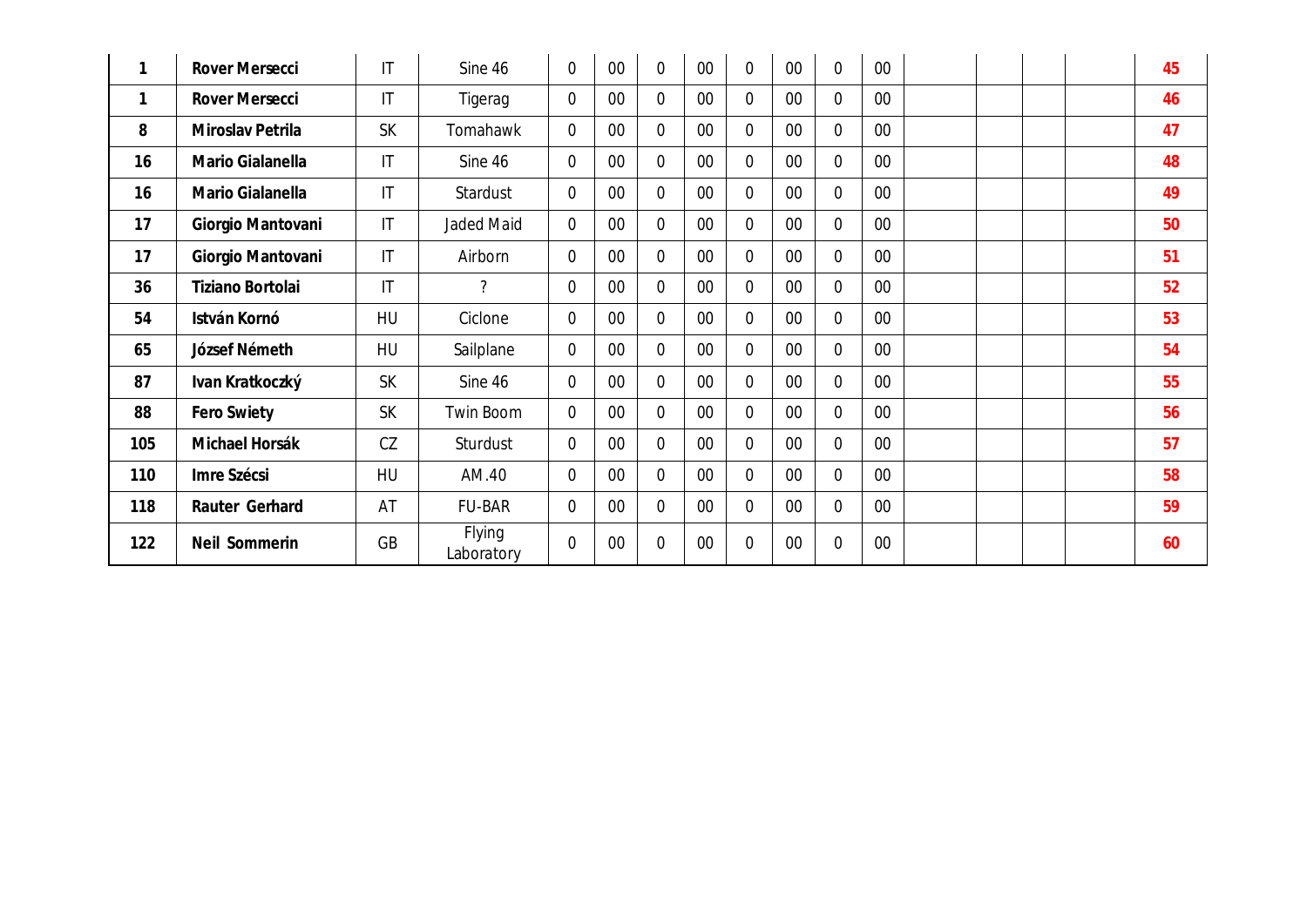**NMR 2013 Hungary**

| Startsz. | Name                  | Contry                 | Modell        |                | $1$ st. | 2nd.           |      | 3rd.           |      | 4th.           |      | Points       | Flyoff |      | Points | Pos.           |
|----------|-----------------------|------------------------|---------------|----------------|---------|----------------|------|----------------|------|----------------|------|--------------|--------|------|--------|----------------|
|          |                       |                        |               | min.           | sec.    | min.           | sec. | min.           | sec. | min.           | sec. |              | min.   | sec. |        |                |
| 44       | Walther Gianti        | $\mathsf{I}\mathsf{T}$ | Claudster     | 5              | 19      | 6 <sup>1</sup> |      | $\overline{6}$ |      | 0              | 00   | <b>Total</b> | 6      | 33   | 393    |                |
| 4        | Domenico Brusci       | <b>SM</b>              | Herky         | $\overline{6}$ |         | <b>67</b>      |      |                |      | $\overline{0}$ | 00   | <b>Total</b> | 6      | 30   | 390    | $\overline{2}$ |
| 11       | Ed Hamler             | <b>USA</b>             | Airborn       | 5              | 49      | 6 <sup>1</sup> |      | 4              | 04   | $\overline{0}$ | 00   | 709          |        |      |        | 3              |
| 34       | Gabriele<br>Montebell | IT                     | Airborn       | 3              | 21      | 5              | 20   | $\overline{2}$ | 32   | 0              | 00   | 521          |        |      |        | 4              |
| 36       | Tiziano Bortolai      | $\mathsf{I}\mathsf{T}$ | <b>PE 44</b>  | $\overline{0}$ | 45      | 3              | 29   | 5              | 10   | 0              | 00   | 519          |        |      |        | 5              |
| 9        | Giorgio Crismani      | $\mathsf{I}\mathsf{T}$ | Tony          | $\overline{0}$ | 00      | 0              | 00   | $\overline{0}$ | 00   | $\overline{0}$ | 00   |              |        |      |        | 6              |
| 15       | Renzo Pecorari        | $\mathsf{I}\mathsf{T}$ | <b>PE 49</b>  | $\overline{0}$ | 00      | 0              | 00   | $\overline{0}$ | 00   | $\overline{0}$ | 00   |              |        |      |        | 7              |
| 15       | Renzo Pecorari        | $\mathsf{I}\mathsf{T}$ | <b>PE 44</b>  | $\overline{0}$ | 00      | 0              | 00   | $\overline{0}$ | 00   | $\overline{0}$ | 00   |              |        |      |        | 8              |
| 108      | Ján Sabo              | <b>SK</b>              | <b>FU-BAR</b> | $\Omega$       | 00      | 0              | 00   | $\overline{0}$ | 00   | 0              | 00   |              |        |      |        | 9              |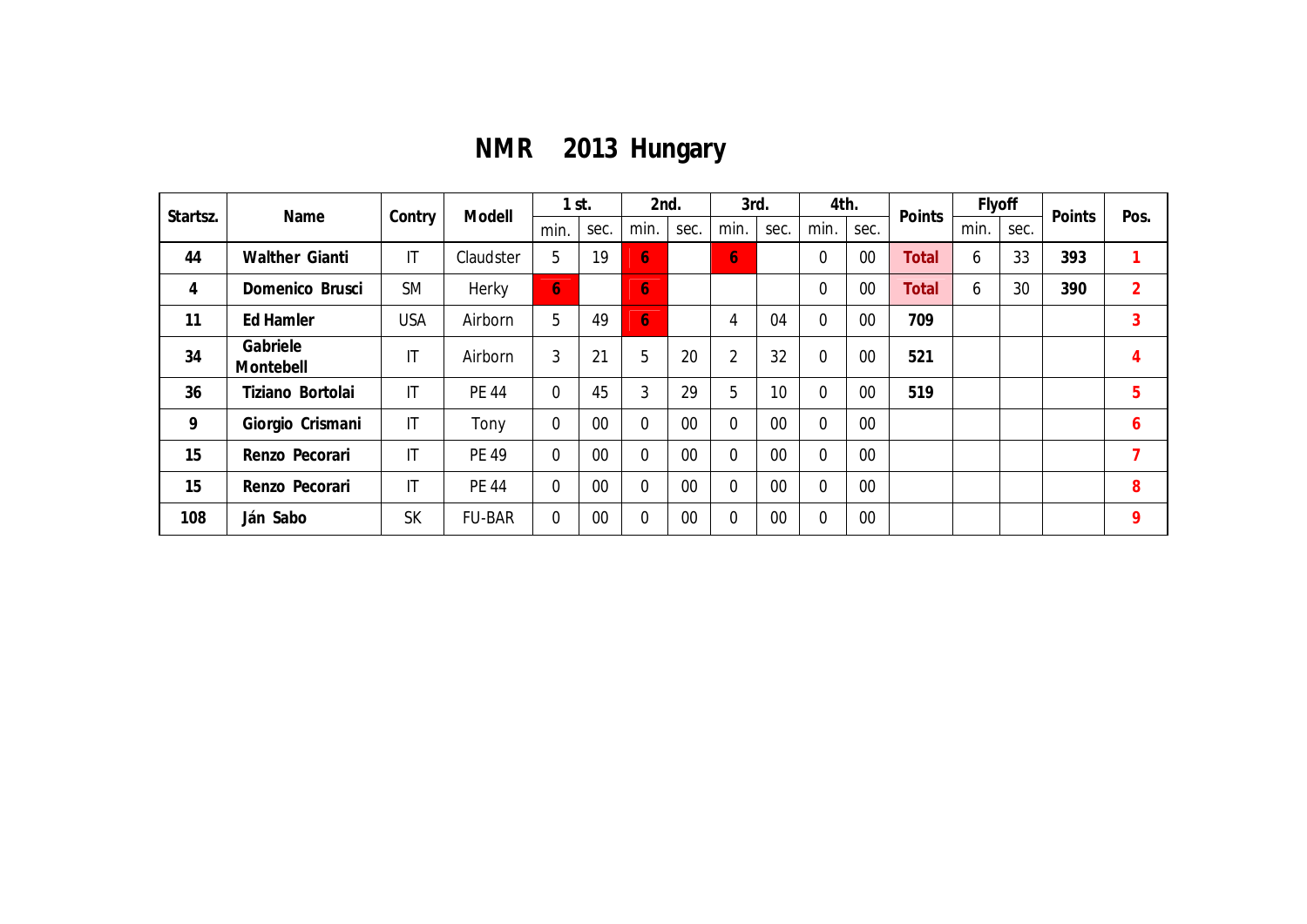**NMR 2.5 2013 Hungary**

| Startsz. | Name             | Contry                 | Modell      | $1$ st.          |      | 2nd.           |          | 3rd.           |        | 4th.     |        | Points | Flyoff |      | Points | Pos.           |
|----------|------------------|------------------------|-------------|------------------|------|----------------|----------|----------------|--------|----------|--------|--------|--------|------|--------|----------------|
|          |                  |                        |             | min.             | sec. | min.           | sec.     | min.           | sec.   | min.     | sec.   |        | min.   | sec. |        |                |
| 44       | Walther Gianti   | $\mathsf{I}\mathsf{T}$ | Anzac       | $\overline{6}$   |      | 5              | 46       | 4              | 00     | 0        | $00\,$ | 706    |        |      |        | 1              |
| 85       | László Lukács    | HU                     | Ultra Hogan | 5                | 47   | 5              | 4        | 5              | 25     | 0        | $00\,$ | 672    |        |      |        | $\overline{2}$ |
| 21       | Roberto Grassi   | $\mathsf{I}\mathsf{T}$ | Cumulus     | $\overline{6}$   |      | 4              | 24       | 4              | 14     | $\Omega$ | 00     | 624    |        |      |        | 3              |
| 11       | Ed Hamler        | <b>USA</b>             | Airborn     | 5                | 28   | 3              | 57       | $\overline{3}$ | 59     | 0        | 00     | 567    |        |      |        | 4              |
| 6        | Francesco Posa   | $\mathsf{I}\mathsf{T}$ | Schmidt     | 3                | 08   | $\overline{2}$ | 48       | $\overline{2}$ | 54     | 0        | $00\,$ | 362    |        |      |        | 5              |
| 22       | Gianni Borsetti  | $\mathsf{I}\mathsf{T}$ | Orion       | $\overline{2}$   | 32   | $\overline{2}$ | 39       | 3              | 23     | 0        | $00\,$ | 362    |        |      |        | 6              |
| 42       | László Török     | HU                     | Pelikán     | $\overline{2}$   | 33   | 3              | 22       | $\Omega$       | 00     | $\Omega$ | $00\,$ | 355    |        |      |        | $\overline{7}$ |
| 31       | Miroslav Čamaj   | <b>SK</b>              | Alert       | 5                | 49   | $\Omega$       | $\Omega$ | $\Omega$       | $00\,$ | 0        | $00\,$ | 349    |        |      |        | 8              |
| 36       | Tiziano Bortolai | $\mathsf{I}\mathsf{T}$ | KL 61       | 1                | 26   | 3              | 34       |                | 46     | 0        | $00\,$ | 320    |        |      |        | 9              |
| 72       | Karel Osmera     | CZ                     | Kerswap     | $\overline{2}$   | 47   |                | 53       |                | 51     | 0        | 00     | 280    |        |      |        | 10             |
| 41       | Mario Carletti   | $\mathsf{I}\mathsf{T}$ | Lancer      | $\overline{0}$   | 00   | $\Omega$       | $\Omega$ | $\Omega$       | $00\,$ | 0        | $00\,$ |        |        |      |        | 11             |
| 83       | István Süveges   | HU                     | Blazer      | $\boldsymbol{0}$ | 00   | $\theta$       | $\Omega$ | $\mathbf{0}$   | $00\,$ | 0        | $00\,$ |        |        |      |        | 12             |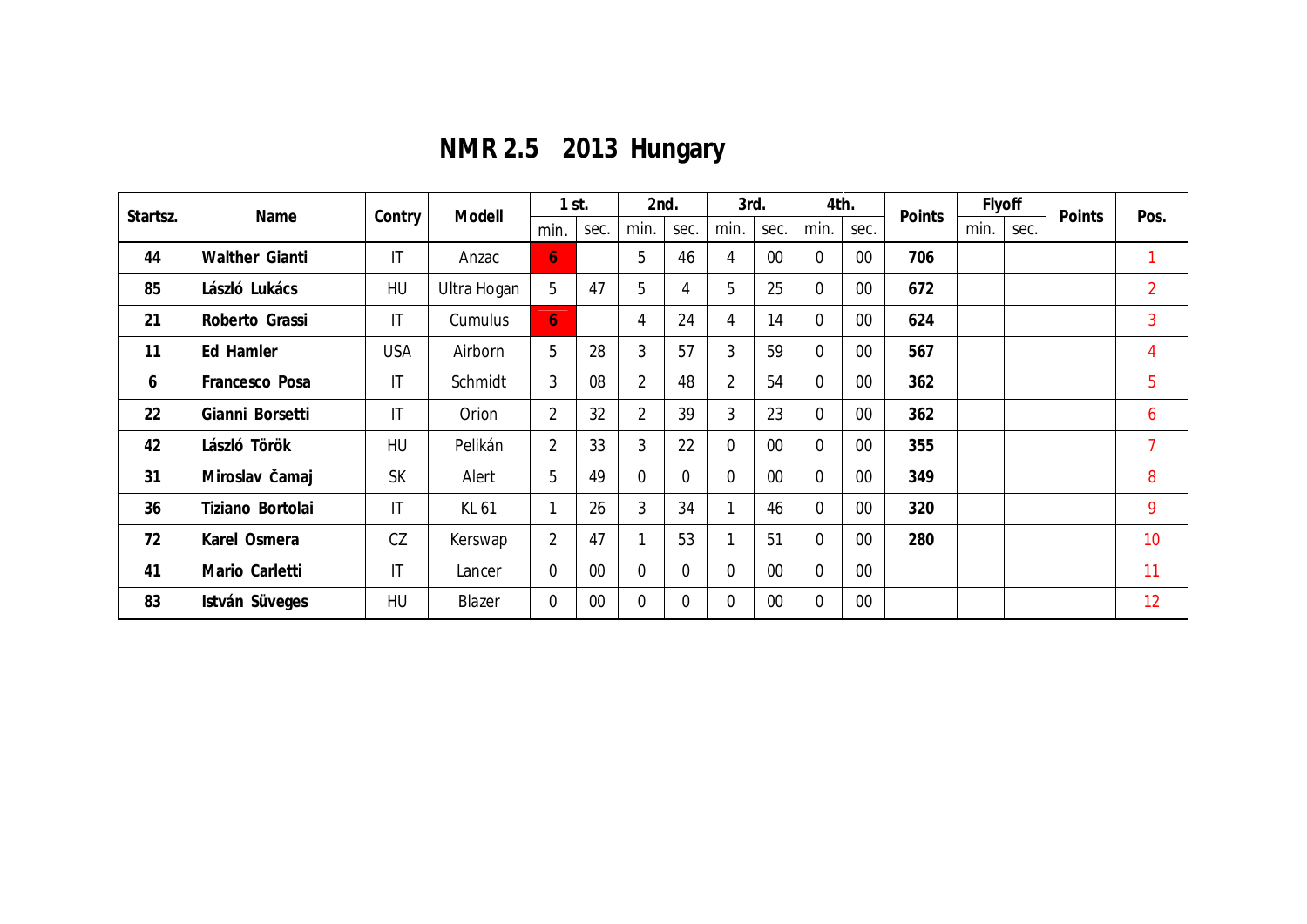## **OTMR A 2013 Hungary**

| Startsz. | Name              | Contry                 | Modell                   | $1$ st.        |      | 2nd.           |        | 3rd.           |        | 4th.           |        | Points | Flyoff |      | Points | Pos.           |
|----------|-------------------|------------------------|--------------------------|----------------|------|----------------|--------|----------------|--------|----------------|--------|--------|--------|------|--------|----------------|
|          |                   |                        |                          | min.           | sec. | min.           | sec.   | min.           | sec.   | min.           | sec.   |        | min.   | sec. |        |                |
| 11       | Ed Hamler         | <b>USA</b>             | Airborn                  | 3              | 15   | 8              |        | 8              |        | 6              | 56     | 1376   |        |      |        |                |
| 27       | Petr Hošek        | CZ                     | Pilade                   | $\mathbf{z}$   | 39   | 6              | 54     | 5              | 40     | 3              | 03     | 1213   |        |      |        | $\overline{2}$ |
| 14       | Petr Knob         | CZ                     | Playboy                  | $\overline{2}$ | 05   | 6              | 29     | 8              |        |                | 13     | 994    |        |      |        | 3              |
| 26       | Zdaněk Hanáček    | CZ                     | Swayback                 | 4              | 47   | $\overline{0}$ | 00     | 5              | 59     | 4              | 17     | 903    |        |      |        | 4              |
| 108      | Ján Sabo          | <b>SK</b>              | <b>FU-BAR</b>            |                | 51   | $\overline{0}$ | $00\,$ | $\overline{2}$ | 55     | $\overline{2}$ | 21     | 427    |        |      |        | 5              |
| 87       | Ivan Kratkoczký   | <b>SK</b>              | Alert 1                  |                | 45   |                | 06     | $\overline{2}$ | 44     |                | 42     | 371    |        |      |        | 6              |
| 9        | Giorgio Crismani  | $\mathsf{I}\mathsf{T}$ | <b>OTMR</b>              | $\overline{0}$ | 00   | $\overline{0}$ | 00     |                | 00     | $\overline{0}$ | 00     |        |        |      |        | ℸ              |
| 14       | Petr Knob         | CZ                     | <b>Bulldozer</b>         | $\overline{0}$ | 00   | $\overline{0}$ | $00\,$ |                | $00\,$ | $\Omega$       | $00\,$ |        |        |      |        | 8              |
| 25       | Pierre Blocklandt | <b>BE</b>              | $\overline{\phantom{0}}$ | $\mathbf 0$    | 00   | $\overline{0}$ | 00     |                | $00\,$ | $\overline{0}$ | $00\,$ |        |        |      |        | 9              |

**OTMR B 2013 Hungary**

| Startsz. | Name                |                        | Modell          |                | I st. | 2nd.           |      | 3rd.           |      | 4th.     |        | Points | Flyoff |      | Points | Pos.           |
|----------|---------------------|------------------------|-----------------|----------------|-------|----------------|------|----------------|------|----------|--------|--------|--------|------|--------|----------------|
|          |                     | Contry                 |                 | min.           | sec.  | min.           | sec. | min.           | sec. | min.     | sec.   |        | min.   | sec. |        |                |
| 11       | Ed Hamler           | USA                    | Airborn         | $\mathbf 0$    | 36    | $\overline{8}$ |      | 8 <sup>°</sup> |      | 8        |        | Total  | 12     | 01   | 721    |                |
| 4        | Domenico Brusci     | <b>SM</b>              | Herky           | 8              |       | 8              |      | 8              |      |          |        | Total  | 9      | 28   | 568    | $\mathfrak{D}$ |
| 22       | Gianni Borsetti     | IT                     | Anzac           | 8              |       | 4              | 25   |                | 25   | 8        |        | 1405   |        |      |        |                |
| 44       | Walther Gianti      | IT                     | RG <sub>9</sub> | 4              | 33    | 6              | 54   | $\overline{8}$ |      | -        | 28     | 1342   |        |      |        |                |
| 34       | Gabriele Montebelli | $\mathsf{I}\mathsf{T}$ | Airborn         | $\overline{4}$ | 22    | 8              |      | 8 <sup>1</sup> |      | 0        | 00     | 1222   |        |      |        |                |
| 25       | Pierre Blocklandt   | <b>BE</b>              | Dallaire        | 3              | 56    | 4              | 08   | <sub>6</sub>   | 10   | $\Omega$ | $00\,$ | 854    |        |      |        | b              |
| 57       | Yves Bourgeois      | <b>BE</b>              | Playboy SR      | 3              | 27    | 5              | 12   |                | 38   | $\Omega$ | 00     | 677    |        |      |        |                |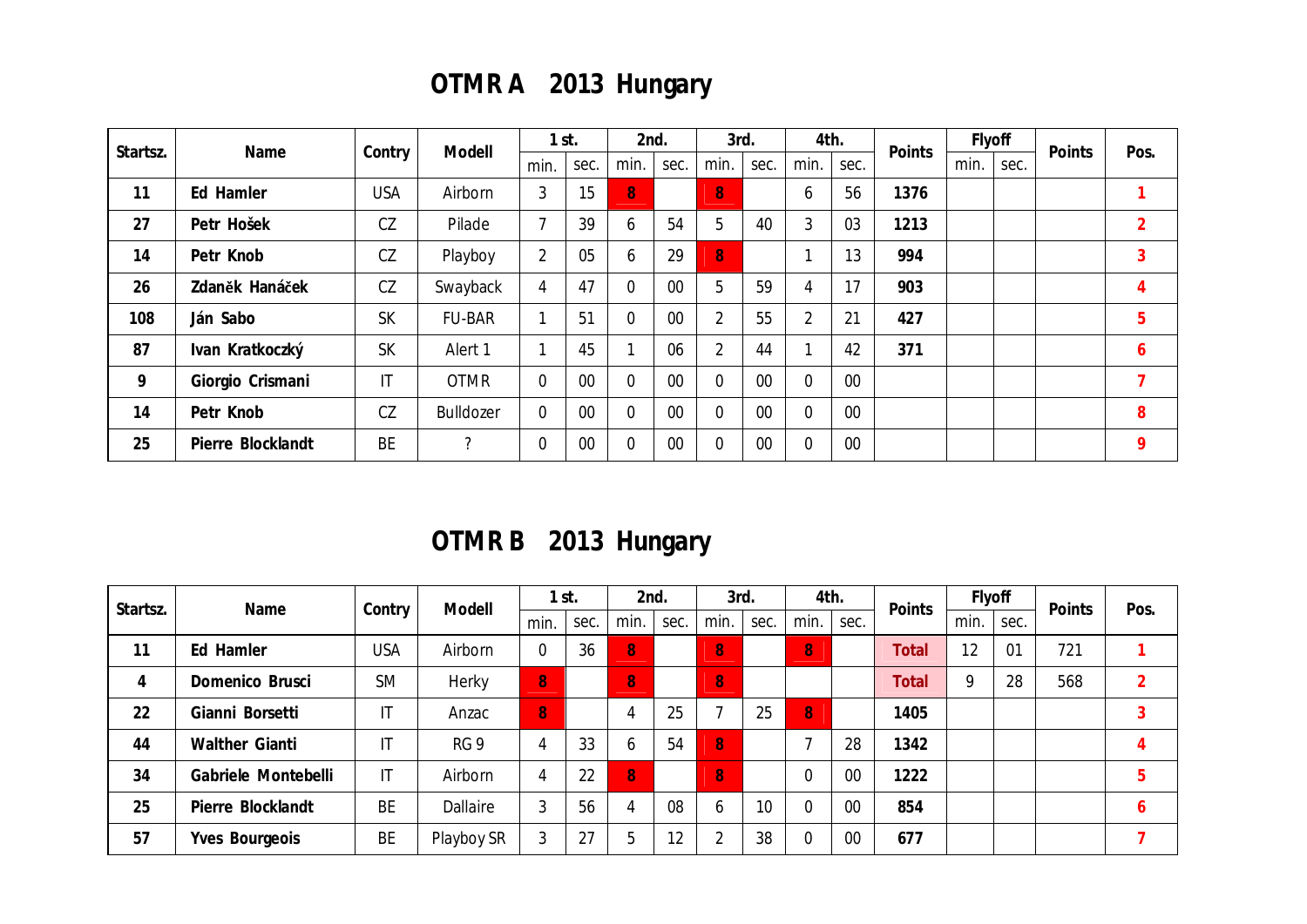| 9   | Giorgio Crismani   | $\mathsf{I}\mathsf{T}$ | Hoyseed          | 3           | 23 | $\overline{0}$ | 02     | 3              | 31     | 0 | 00     | 416 |  | 8               |
|-----|--------------------|------------------------|------------------|-------------|----|----------------|--------|----------------|--------|---|--------|-----|--|-----------------|
| 14  | Peter Knob         | CZ                     | Playboy          |             | 17 | $\overline{0}$ | 45     |                | $00\,$ | 0 | 00     | 122 |  | 9               |
| 4   | Domenico Brusci    | <b>SM</b>              | Sailplane        | $\mathbf 0$ | 00 | $\overline{0}$ | 00     |                | $00\,$ | 0 | $00\,$ |     |  | 10 <sup>°</sup> |
| 14  | Peter Knob         | CZ                     | Super<br>Antares | $\mathbf 0$ | 00 | $\overline{0}$ | 00     | $\overline{0}$ | 00     | 0 | 00     |     |  | 11              |
| 18  | Gian Marco Canella | $\mathsf{I}\mathsf{T}$ | Airborn          | 0           | 00 | $\overline{0}$ | $00\,$ |                | $00\,$ | 0 | 00     |     |  | 12              |
| 33  | Petr Svoboda       | CZ                     | Műra             | $\mathbf 0$ | 00 | $\overline{0}$ | 00     |                | $00\,$ | 0 | $00\,$ |     |  | 13              |
| 36  | Tiziano Bortolai   | $\mathsf{I}\mathsf{T}$ | Pilade           | $\mathbf 0$ | 00 | $\overline{0}$ | $00\,$ |                | $00\,$ | 0 | 00     |     |  | 14              |
| 37  | Luigi Sola         | $\mathsf{I}$           | Bomber           | $\mathbf 0$ | 00 | $\overline{0}$ | 00     |                | $00\,$ | 0 | 00     |     |  | 15              |
| 41  | Mario Carletti     | $\mathsf{I}\mathsf{T}$ | Lanser           | $\mathbf 0$ | 00 | $\overline{0}$ | $00\,$ |                | $00\,$ | 0 | $00\,$ |     |  | 16              |
| 121 | Rastislav Maděra   | <b>SK</b>              | Duchessa         | $\mathbf 0$ | 00 | $\mathbf 0$    | 00     |                | $00\,$ | 0 | $00\,$ |     |  | 17              |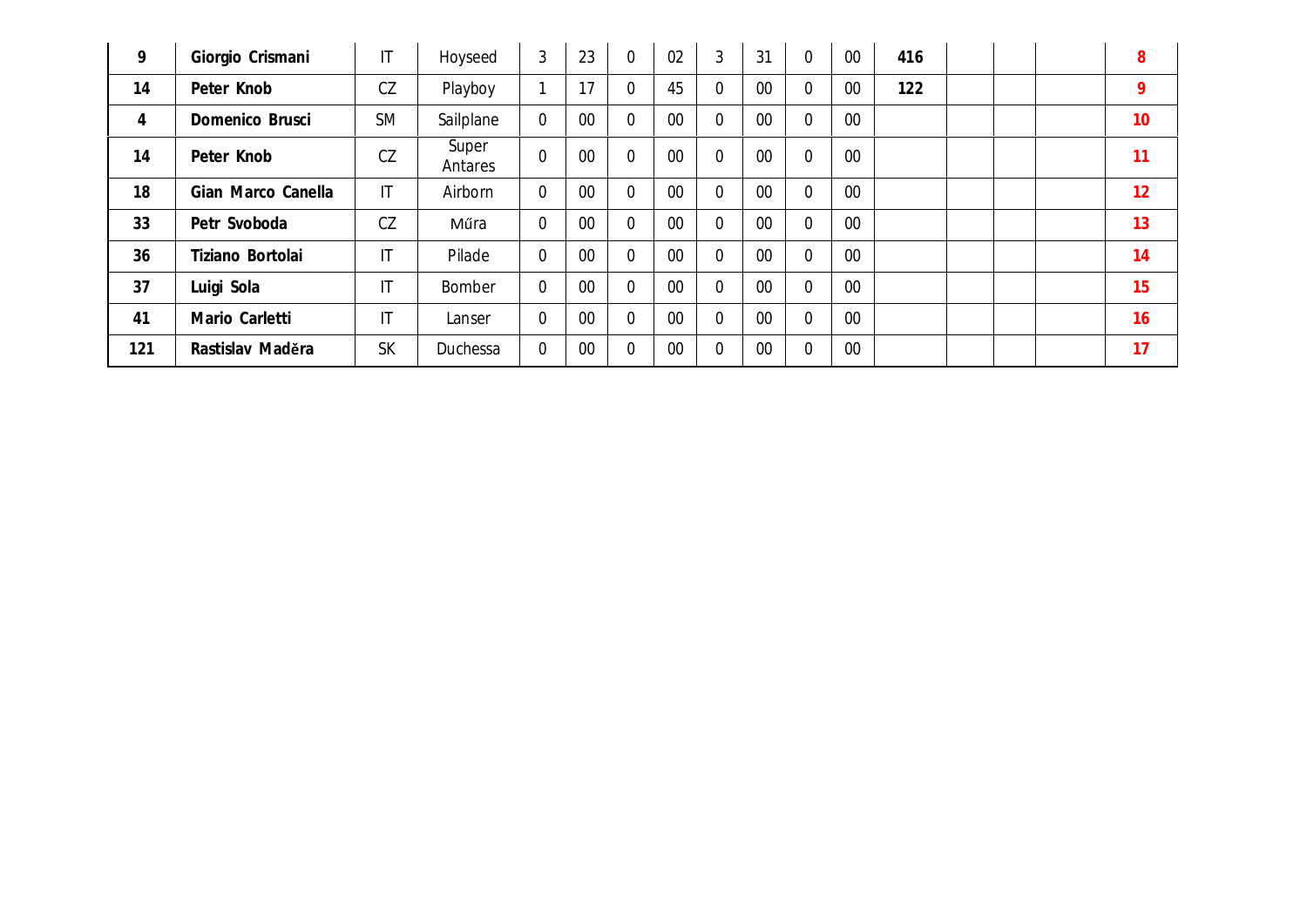## **OTVR 2013 Hungary**

| Startsz.<br>Name |                   | Modell<br>Contry | $1$ st.                  |                | 2nd. |                | 3rd. |                | 4th.   |                | 5th. |                | 6th. |                | Points | Flyoff       |                | Points | Pos. |                |
|------------------|-------------------|------------------|--------------------------|----------------|------|----------------|------|----------------|--------|----------------|------|----------------|------|----------------|--------|--------------|----------------|--------|------|----------------|
|                  |                   |                  |                          | min.           | sec. | min.           | sec. | min.           | sec.   | min.           | sec. | min.           | sec. | min.           | sec.   |              | min.           | sec.   |      |                |
| 33               | Peter Svoboda     | CZ               | Pjerry-69                | $\overline{2}$ | 58   | 5 <sub>1</sub> |      | $\overline{0}$ | $00\,$ | 5 <sub>1</sub> |      | 5 <sub>1</sub> |      |                |        | <b>Total</b> | $\overline{4}$ | 41     | 281  | $\mathbf{1}$   |
| 97               | Gábor Pásztor     | <b>HU</b>        | Jaguár                   | 5 <sub>1</sub> |      | $\overline{4}$ | 24   | $\overline{2}$ | 58     | $\overline{5}$ |      | 5 <sub>1</sub> |      |                |        | Total        | $\overline{4}$ | 20     | 260  | $\overline{2}$ |
| 6                | Francesco Posa    | IT               | <b>Astrale EIK</b><br>38 | $\mathbf{1}$   | 56   | 5 <sub>1</sub> |      | 5 <sub>1</sub> |        | 4              | 02   | 5 <sub>1</sub> |      |                |        | <b>Total</b> | 3              | 31     | 211  | 3              |
| 107              | Alois Hrabáček    | CZ               | Balestruccio             | 5 <sub>1</sub> |      | 5 <sub>1</sub> |      | 5 <sub>1</sub> |        |                |      |                |      |                |        | <b>Total</b> | $\mathbf{3}$   | 30     | 210  | $\overline{4}$ |
| 102              | György Berkó      | HU               | Csóri                    | 5 <sub>1</sub> |      | 5 <sup>1</sup> |      | $\overline{0}$ | $00\,$ | $\overline{2}$ | 50   | 5 <sub>1</sub> |      |                |        | <b>Total</b> | $\mathfrak{Z}$ | 22     | 202  | 5              |
| 94               | József Járdán     | HU               | Jaguár                   | $\overline{5}$ |      | 5 <sup>1</sup> |      | $\overline{2}$ | 10     | $\overline{5}$ |      |                |      |                |        | <b>Total</b> | $\mathfrak{Z}$ | 20     | 200  | 6              |
| 42               | László Török      | HU               | Gém                      | $\overline{2}$ | 07   | 5 <sub>1</sub> |      | $\overline{4}$ | 09     |                | 58   | $\overline{5}$ |      | $\overline{5}$ |        | <b>Total</b> | $\mathfrak{Z}$ | 16     | 196  | $\overline{7}$ |
| $\overline{2}$   | Filippo Bezzi     | IT               | Balestruccio             | $\overline{5}$ |      | 5 <sub>1</sub> |      | $\mathbf{1}$   | 33     | 5 <sub>1</sub> |      |                |      |                |        | <b>Total</b> | $\mathfrak{Z}$ | 10     | 190  | 8              |
| 29               | Albert Novotny    | AT               | Sokol II                 | 5 <sub>1</sub> |      | 8              |      | 5 <sub>1</sub> |        |                |      |                |      |                |        | <b>Total</b> | $\mathfrak{Z}$ | 04     | 184  | 9              |
| 95               | László Pintér     | HU               | CF-17                    | $\overline{2}$ | 52   | $\overline{2}$ | 46   | 5 <sub>1</sub> |        | $\mathbf{1}$   | 36   | 5 <sub>1</sub> |      | 5 <sup>1</sup> |        | <b>Total</b> | $\overline{2}$ | 54     | 174  | 10             |
| $\mathbf{1}$     | Rover Mersecci    | IT               | Balestruccio             | 5 <sub>1</sub> |      | $\overline{2}$ | 11   | 5 <sub>1</sub> |        | $\overline{5}$ |      |                |      |                |        | <b>Total</b> | $\overline{2}$ | 49     | 169  | 11             |
| 102              | György Berkó      | HU               | Balestruccio             | $\overline{2}$ | 31   | 5 <sub>1</sub> |      | $\overline{2}$ | 55     | 5 <sub>1</sub> |      | 5 <sub>1</sub> |      |                |        | Total        |                |        |      | $12 - 13$      |
| 107              | Alois Hrabáček    | CZ               | Penna<br>Bianca          | $\mathbf 0$    | 17   | 5 <sub>1</sub> |      | 5 <sub>1</sub> |        | $\overline{5}$ |      |                |      |                |        | Total        |                |        |      | $12 - 13$      |
| 54               | István Kornó      | <b>HU</b>        | Stern 13                 | $\overline{2}$ | 12   | $\overline{4}$ | 50   | 5 <sup>1</sup> |        | $\overline{5}$ |      | $\overline{4}$ | 25   | $\overline{4}$ | 02     | 890          |                |        |      | 14             |
| 81               | Zdeněk Sýkora Sr. | CZ               | Ptáček                   | $\overline{5}$ |      | $\mathbf 1$    | 47   | 5 <sub>1</sub> |        | $\overline{4}$ | 13   | $\mathfrak{Z}$ | 37   | 4              | 30     | 870          |                |        |      | 15             |
| 85               | László Lukács     | <b>HU</b>        | Cirrus                   | 5 <sub>1</sub> |      | $\overline{2}$ | 14   | 5 <sub>1</sub> |        | $\overline{2}$ | 23   | $\overline{4}$ | 10   | $\overline{4}$ | 27     | 867          |                |        |      | 16             |
| 31               | Miroslav Čamaj    | <b>SK</b>        | Luňak                    | 5 <sub>1</sub> |      | 3              | 49   | $\overline{2}$ | 08     |                | 28   | $\overline{4}$ | 46   | $\overline{4}$ | 34     | 860          |                |        |      | 17             |
| 33               | Peter Svoboda     | CZ               | Balestruccio             | 5 <sub>1</sub> |      | 4              | 01   | 5 <sub>1</sub> |        | $\overline{4}$ | 10   | $\mathfrak{Z}$ | 35   | $\Omega$       | 00     | 850          |                |        |      | 18             |
| 120              | Mang Fritz        | AT               | Albatros 48              | $\overline{4}$ | 33   | 3              | 07   | $\mathfrak{Z}$ | 18     | 5 <sub>1</sub> |      | $\overline{4}$ | 26   | $\overline{0}$ | $00\,$ | 839          |                |        |      | 19             |
| 24               | Luigi Binelli     | IT               | Balestruccio             | $\overline{4}$ | 04   | $\overline{2}$ | 59   | $\mathfrak{Z}$ | 10     | 4              | 44   | 5 <sub>1</sub> |      | $\overline{2}$ | 12     | 828          |                |        |      | 20             |
| 96               | Zsolt Juhász      | <b>HU</b>        | CF-17                    | $\mathfrak{Z}$ | 42   | 1              | 50   | $\mathfrak{Z}$ | 34     | $\overline{2}$ | 15   | 5 <sub>1</sub> |      | 5              |        | 822          |                |        |      | 21             |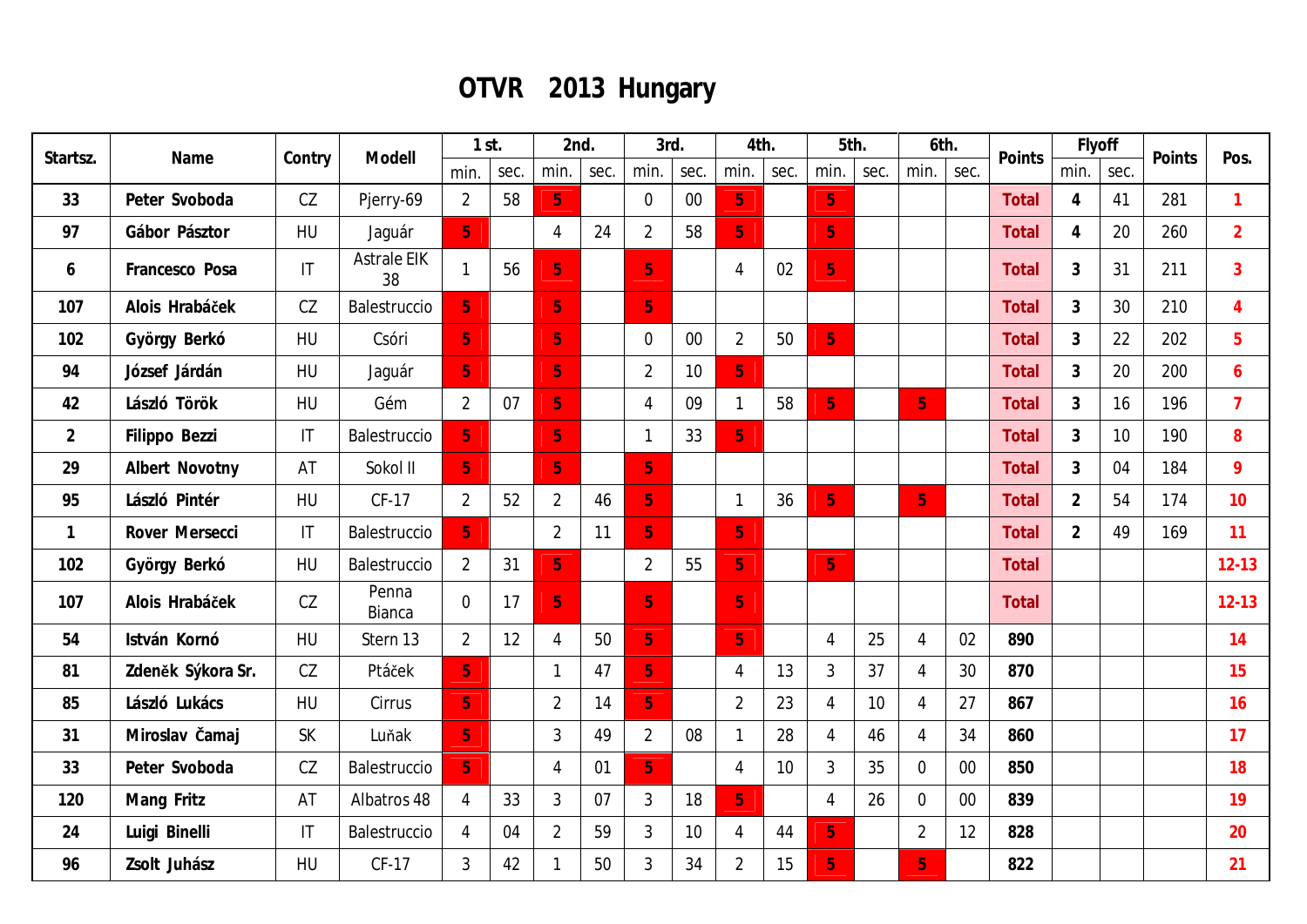| 83  | István Süveges    | HU                     | Táltos           | $\overline{2}$ | 54     | 3              | 33 | $\overline{0}$ | $00\,$ | 5 <sub>1</sub> |        | 5 <sub>1</sub>   |        | $\overline{2}$   | 56     | 813 |  | 22 |
|-----|-------------------|------------------------|------------------|----------------|--------|----------------|----|----------------|--------|----------------|--------|------------------|--------|------------------|--------|-----|--|----|
| 119 | Karl Stayer       | AT                     | DG-67            | 5 <sub>1</sub> |        |                | 37 | $\overline{2}$ | 30     | 4              | 06     | 4                | 02     | $\overline{0}$   | $00\,$ | 788 |  | 23 |
| 44  | Walther Gianti    | $\mathsf{I}\mathsf{T}$ | E.C.28/44        | $\overline{4}$ | 17     | $\mathfrak{Z}$ | 46 | $\overline{4}$ | 48     | 3              | 32     | $\overline{0}$   | 34     | 3                | 35     | 771 |  | 24 |
| 95  | László Pintér     | <b>HU</b>              | Austria<br>Meise | $\overline{4}$ | 11     | 3              | 12 | 5 <sub>1</sub> | $00\,$ | $\mathbf 0$    | $00\,$ | $\overline{0}$   | $00\,$ | $\mathbf 0$      | $00\,$ | 743 |  | 25 |
| 52  | Norbert Szalmás   | HU                     | Gigant           | $\mathfrak{Z}$ | 07     | 3              | 20 | $\overline{4}$ | 02     | $\overline{5}$ | $00\,$ | $\overline{0}$   | $00\,$ | $\mathbf{0}$     | $00\,$ | 742 |  | 26 |
| 99  | Csaba Tarkó       | HU                     | Vitéz            | 5 <sub>1</sub> |        | 1              | 05 | $\mathbf{1}$   | 48     |                | 39     | $\overline{2}$   | 23     | 4                | 55     | 738 |  | 27 |
| 90  | Pavol Rábek       | <b>SK</b>              | Daru             | $\overline{2}$ | 03     | 1              | 30 | $\mathfrak{Z}$ | 02     | 4              | 25     | $\mathfrak{Z}$   | 47     | 3                | 14     | 686 |  | 28 |
| 56  | Vladimir Švec     | <b>SK</b>              | Orlik            | $\mathbf{1}$   | 09     | 3              | 43 | $\mathbf{1}$   | 29     | 3              | 27     | $\overline{2}$   | 53     | 1                | 59     | 603 |  | 29 |
| 76  | Martin Sekanina   | CZ                     | Le Taxi IV.      | $\mathbf{3}$   | 08     | 4              | 14 | $\overline{2}$ | 41     | $\overline{0}$ | $00\,$ | $\overline{0}$   | $00\,$ | $\mathbf{0}$     | $00\,$ | 603 |  | 30 |
| 82  | Jiři Zámečniček   | CZ                     | R 49             | $\overline{0}$ | $00\,$ | $\overline{2}$ | 35 | $\mathfrak{Z}$ | 30     | 1              | 03     | $\mathfrak{Z}$   | 50     | $\overline{2}$   | 28     | 595 |  | 31 |
| 115 | Oszkár Debreceni  | HU                     | <b>HEV-14</b>    | $\mathbf{1}$   | 40     | 4              | 02 | $\mathfrak{Z}$ | 44     | $\overline{2}$ | 03     | $\overline{0}$   | 36     | 1                | 55     | 589 |  | 32 |
| 70  | Roy A. Brown      | <b>USA</b>             | <b>Ursinus</b>   | $\overline{2}$ | 26     | -1             | 41 | $\overline{2}$ | 20     | 4              | 21     | $\overline{2}$   | 56     | $\overline{2}$   | 23     | 583 |  | 33 |
| 82  | Jiři Zámečniček   | CZ                     | Turbine          | $\overline{2}$ | 59     | $\overline{2}$ | 32 | 3              | 56     | $\overline{2}$ | 32     | $\overline{0}$   | $00\,$ | $\overline{0}$   | $00\,$ | 567 |  | 34 |
| 50  | Ferenc Szabó      | HU                     | CF-17            | 5 <sub>1</sub> |        | $\overline{2}$ | 19 | $\mathbf{1}$   | 16     |                | 57     | $\overline{0}$   | $00\,$ | $\overline{0}$   | $00\,$ | 556 |  | 35 |
| 62  | Herbert Hohhofer  | AT                     | Daru             | $\mathfrak{Z}$ | 15     | 3              | 12 | $\overline{2}$ | 28     | 0              | $00\,$ | $\overline{0}$   | $00\,$ | $\overline{0}$   | $00\,$ | 535 |  | 36 |
| 26  | Zdeněk Hanáček    | CZ                     | Esso             | $\mathbf{1}$   | 54     |                | 39 | $\mathfrak{Z}$ | 01     | $\overline{2}$ | 46     | $\mathbf{1}$     | 54     | 3                | 05     | 532 |  | 37 |
| 49  | Róbert Námeth     | HU                     | Gém              | $\mathfrak{Z}$ | 06     | 3              | 36 | $\overline{2}$ | 10     | $\overline{0}$ | $00\,$ | $\overline{0}$   | $00\,$ | $\overline{0}$   | $00\,$ | 532 |  | 38 |
| 53  | Gusztáv Záboji    | <b>HU</b>              | $MR-4$           | $\overline{2}$ | $00\,$ | $\mathbf{1}$   | 27 | $\overline{2}$ | 08     | 4              | 42     | $\overline{0}$   | $00\,$ | $\overline{0}$   | $00\,$ | 530 |  | 39 |
| 24  | Luigi Binelli     | $\mathsf{I}\mathsf{T}$ | Prince Frog      | $\mathbf{1}$   | 45     | 3              | 42 | $\mathfrak{Z}$ | 22     | 1              | 11     | $\overline{0}$   | $00\,$ | $\overline{0}$   | 00     | 529 |  | 40 |
| 93  | Miroslav Straka   | <b>SK</b>              | Sokol 471V       | $\mathfrak{Z}$ | 16     | $\mathbf 0$    | 49 | $\overline{2}$ | 48     | $\overline{2}$ | 25     | $\overline{2}$   | 05     | $\overline{2}$   | 41     | 525 |  | 41 |
| 48  | József Marton     | HU                     | Uborka           | 1              | 31     | 3              | 52 | $\overline{2}$ | 45     | $\mathbf 0$    | $00\,$ | $\overline{0}$   | $00\,$ | $\mathbf 0$      | $00\,$ | 488 |  | 42 |
| 62  | Herbert Hohhofer  | AT                     | Adler            | $\overline{2}$ | 07     | $\overline{2}$ | 15 | $\overline{2}$ | 03     | 3              | 03     | $\boldsymbol{0}$ | $00\,$ | $\boldsymbol{0}$ | $00\,$ | 445 |  | 43 |
| 80  | Zdeněk Sýkora Jr. | CZ                     | Rosita           | $\mathbf{1}$   | 29     | $\mathbf{1}$   | 53 | $\mathbf{1}$   | 55     | $\overline{2}$ | 34     | $\overline{2}$   | 49     | $\mathbf 0$      | $00\,$ | 438 |  | 44 |
| 89  | Alojz Pajldhauser | <b>SK</b>              | Gamma<br>Gull    | $\overline{2}$ | 44     | -1             | 23 | $\mathbf{1}$   | 15     | $\mathbf{1}$   | 27     | $\overline{2}$   | 31     | 1                | 56     | 431 |  | 45 |
| 8   | Miroslav Petrila  | SK                     | Albatros         | $\mathbf{1}$   | 55     | $\mathbf{1}$   | 33 | $\mathbf{1}$   | 52     | 3              | 12     | $\mathbf{1}$     | 53     | $\mathbf{1}$     | 58     | 425 |  | 46 |
| 118 | Rauter Gerhard    | AT                     | Grober<br>Reiher | $\mathbf{1}$   | 50     | $\mathfrak{Z}$ | 09 | $\mathbf{1}$   | 54     | $\mathbf 0$    | $00\,$ | $\overline{0}$   | $00\,$ | $\overline{0}$   | $00\,$ | 413 |  | 47 |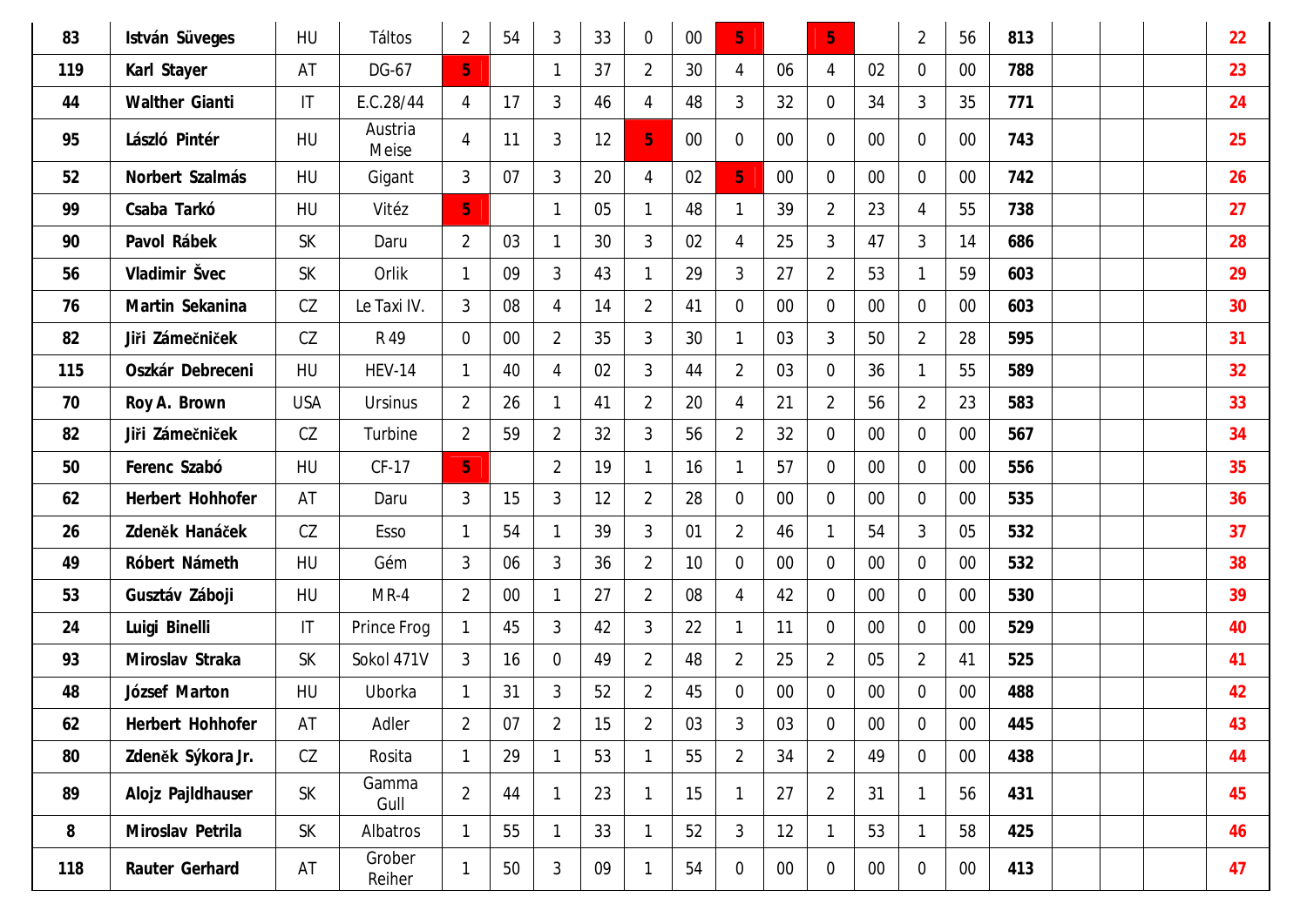| 103            | István Gosztola | HU                     | Csóri                    | 3              | 43     | $\overline{2}$ | 39     | $\overline{0}$ | 00     | $\theta$       | $00\,$ | $\overline{0}$ | $00\,$ | $\overline{0}$ | $00\,$ | 382 |  | 48 |
|----------------|-----------------|------------------------|--------------------------|----------------|--------|----------------|--------|----------------|--------|----------------|--------|----------------|--------|----------------|--------|-----|--|----|
| 103            | István Gosztola | HU                     | Karvaly XL               | 3              | 15     | 3              | 03     | $\overline{0}$ | $00\,$ | $\overline{0}$ | $00\,$ | $\overline{0}$ | $00\,$ | $\Omega$       | $00\,$ | 378 |  | 49 |
| 51             | János Szabó     | HU                     | Fergeteg                 | $\mathbf{1}$   | 45     |                | 37     | $\overline{2}$ | 19     |                | 38     | $\overline{0}$ | $00\,$ | $\overline{0}$ | $00\,$ | 342 |  | 50 |
| 96             | Zsolt Juhász    | HU                     | Strolh                   | $\overline{2}$ | 48     | $\overline{2}$ | 46     | $\overline{0}$ | $00\,$ | $\Omega$       | $00\,$ | $\overline{0}$ | $00\,$ | $\overline{0}$ | $00\,$ | 334 |  | 51 |
| 61             | Gaetano Fratini | $\mathsf{I}\mathsf{T}$ | Baffo                    | $\overline{0}$ | 34     | $\overline{2}$ | 28     | $\overline{2}$ | 31     | $\Omega$       | $00\,$ | $\overline{0}$ | $00\,$ | $\Omega$       | $00\,$ | 333 |  | 52 |
| 28             | Helmut Kraft    | AT                     | Woelchen                 | $\mathbf{1}$   | 30     |                | 55     | 1              | 46     | $\overline{0}$ | $00\,$ | $\overline{0}$ | $00\,$ | $\overline{0}$ | $00\,$ | 311 |  | 53 |
| $\mathbf{1}$   | Rover Mersecci  | $\mathsf{I}\mathsf{T}$ | <b>Astrale EIK</b><br>38 | $\overline{5}$ |        | $\overline{0}$ | 00     | $\overline{0}$ | 00     | $\overline{0}$ | $00\,$ | $\overline{0}$ | $00\,$ | $\overline{0}$ | $00\,$ | 300 |  | 54 |
| 42             | László Török    | HU                     | Stern 13                 | 5 <sub>1</sub> |        | $\Omega$       | $00\,$ | $\overline{0}$ | $00\,$ | $\Omega$       | $00\,$ | $\overline{0}$ | $00\,$ | $\Omega$       | $00\,$ | 300 |  | 55 |
| 29             | Albert Novotny  | AT                     | Austria<br>Meise         | 4              | 08     | $\overline{0}$ | 00     | $\overline{0}$ | $00\,$ | $\mathbf 0$    | $00\,$ | $\overline{0}$ | $00\,$ | $\Omega$       | $00\,$ | 248 |  | 56 |
| 47             | Imre Matáncsi   | HU                     | Uborka                   | $\mathbf{1}$   | 53     | $\overline{2}$ | 05     | $\Omega$       | $00\,$ | $\Omega$       | $00\,$ | $\overline{0}$ | $00\,$ | $\Omega$       | $00\,$ | 238 |  | 57 |
| 46             | András Fidrich  | HU                     | $MR-4$                   | $\mathbf{1}$   | 34     | $\overline{2}$ | 13     | $\overline{0}$ | $00\,$ | $\overline{0}$ | $00\,$ | $\overline{0}$ | $00\,$ | $\overline{0}$ | $00\,$ | 227 |  | 58 |
| 78             | David Sýkora    | CZ                     | Rhön                     | $\mathbf{1}$   | 11     |                | 34     | $\overline{0}$ | $00\,$ | $\overline{0}$ | 48     | $\overline{0}$ | $00\,$ | $\Omega$       | $00\,$ | 213 |  | 59 |
| $\overline{2}$ | Filippo Bezzi   | $\mathsf{I}\mathsf{T}$ | A.G.47                   | $\overline{0}$ | $00\,$ | $\overline{0}$ | $00\,$ | $\overline{0}$ | $00\,$ | $\overline{0}$ | $00\,$ | $\overline{0}$ | $00\,$ | $\Omega$       | $00\,$ |     |  | 60 |
| 79             | Ota Sýkora      | CZ                     | Tygr                     | $\overline{0}$ | $00\,$ | $\overline{0}$ | $00\,$ | $\mathbf 0$    | $00\,$ | $\overline{0}$ | $00\,$ | $\overline{0}$ | $00\,$ | $\overline{0}$ | $00\,$ |     |  | 61 |
| 97             | Gábor Pásztor   | HU                     | Stormbird                | $\overline{0}$ | $00\,$ | $\Omega$       | $00\,$ | $\overline{0}$ | $00\,$ | $\Omega$       | $00\,$ | $\overline{0}$ | $00\,$ | $\Omega$       | $00\,$ |     |  | 62 |
| 118            | Rauter Gerhard  | AT                     | Albatros 48              | $\overline{0}$ | 00     | $\overline{0}$ | 00     | $\overline{0}$ | $00\,$ | $\theta$       | $00\,$ | $\overline{0}$ | $00\,$ | $\Omega$       | $00\,$ |     |  | 63 |
| 119            | Karl Stayer     | AT                     | Sokol                    | $\overline{0}$ | $00\,$ | $\mathbf 0$    | $00\,$ | $\overline{0}$ | $00\,$ | $\Omega$       | $00\,$ | $\overline{0}$ | $00\,$ | $\Omega$       | $00\,$ |     |  | 64 |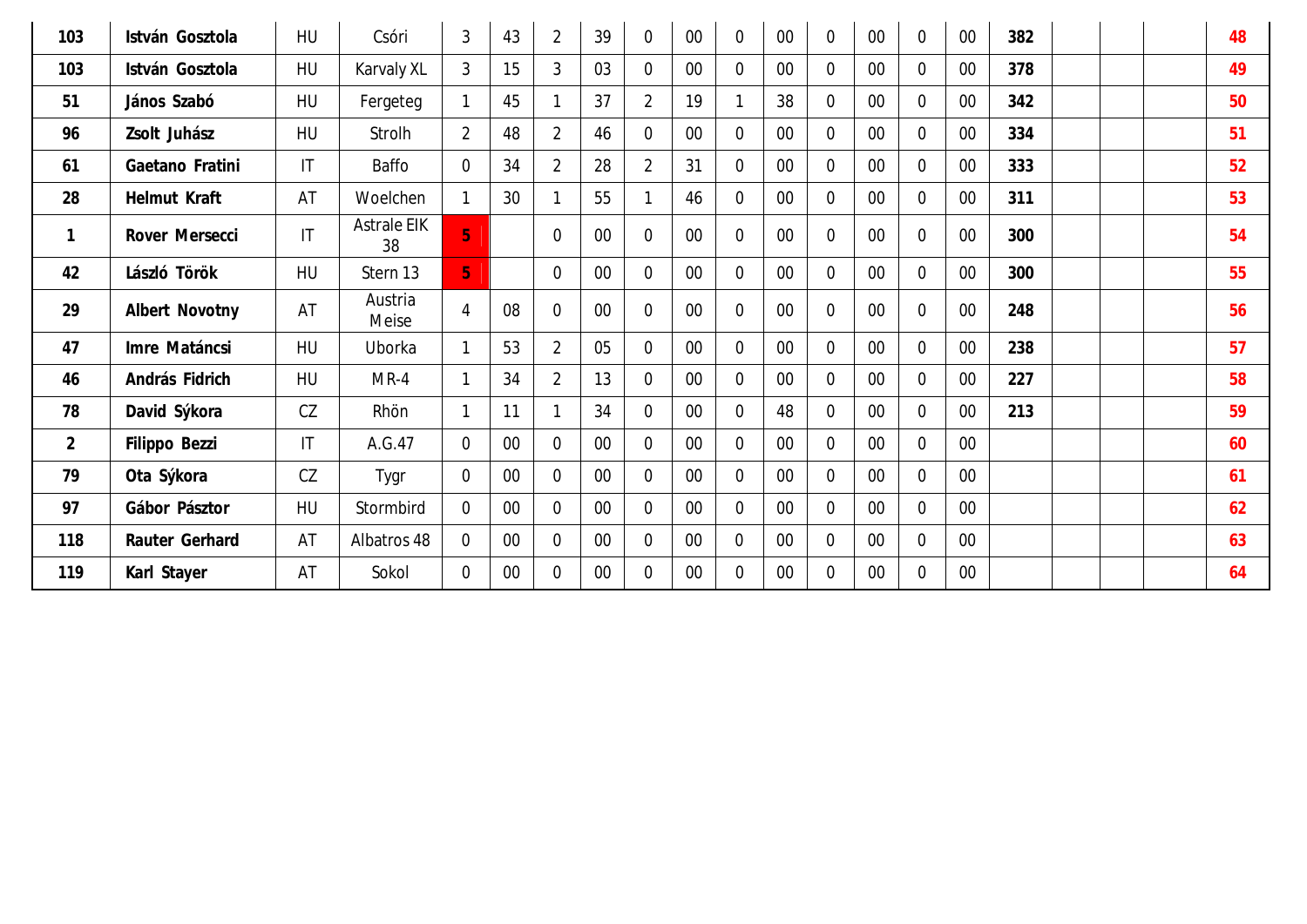# **Speed 400 2013 Hungary**

| Startsz. | Name              |                        | Modell               | $1$ st.        |      | 2nd.           |        | 3rd.           |      | Points | Flyoff |      |        | Pos.           |
|----------|-------------------|------------------------|----------------------|----------------|------|----------------|--------|----------------|------|--------|--------|------|--------|----------------|
|          |                   | Contry                 |                      | min.           | sec. | min.           | sec.   | min.           | sec. |        | min.   | sec. | Points |                |
| 109      | Marián Jurkovič   | <b>SK</b>              | <b>FU-BAR</b>        | 15             |      | 10             | 33     | 15             |      | Total  |        |      |        | 1              |
| 109      | Marián Jurkovič   | <b>SK</b>              | President            | 12             | 48   | 8              | 51     | 15             |      | 1668   |        |      |        |                |
| 36       | Tiziano Bortolai  | $\mathsf{I}\mathsf{T}$ | Flamingo             | 8              | 13   | 8              | 08     | 11             | 01   | 1154   |        |      |        | $\overline{2}$ |
| 21       | Roberto Grassi    | $\mathsf{I}\mathsf{T}$ | Lanzo Bomber         | $\overline{7}$ | 35   | 8              | 19     | 10             | 52   | 1151   |        |      |        | $\overline{3}$ |
| 71       | Miroslav Dvoraček | CZ                     | Bantam               | 11             | 59   | 5              | 05     | 6              | 57   | 1136   |        |      |        | $\overline{4}$ |
| 12       | Zdeněk Janoš      | CZ                     | Centaur              | 3              | 55   | 6              | 20     | 12             | 00   | 1100   |        |      |        | 5              |
| 28       | Helmut Kraft      | AT                     | Fubar                | 8              | 50   | 8              | 35     | $\overline{4}$ | 46   | 1045   |        |      |        | 6              |
| 105      | Michael Horsák    | CZ                     | Ollie                | 5              | 23   | 11             | 38     | 5              | 45   | 1043   |        |      |        | $\overline{7}$ |
| 11       | Ed Hamler         | <b>USA</b>             | Airborn              | 11             | 17   | 6              | 03     | 5              | 50   | 1040   |        |      |        | 8              |
| 19       | Lorenzo Boccia    | $\mathsf{I}\mathsf{T}$ | Movo M18             | $\overline{7}$ | 54   | 9              | $00\,$ | 6              | 05   | 1014   |        |      |        | 9              |
| 31       | Miroslav Čamaj    | <b>SK</b>              | Playboy              | 5              | 42   | 8              | 06     | 8              | 21   | 987    |        |      |        | 10             |
| 59       | Mario Mariani     | $\mathsf{I}\mathsf{T}$ | Kerswap              | 6              | 53   | 6              | 25     | 9              | 20   | 973    |        |      |        | 11             |
| 17       | Giorgio Mantovani | $\mathsf{I}\mathsf{T}$ | Lanzo Bomber         | 10             | 03   | $\overline{0}$ | 00     | 5              | 57   | 960    |        |      |        | 12             |
| 13       | Jaroslav Janošek  | CZ                     | Kerswap              | 6              | 25   | 9              | 33     | 6              | 02   | 958    |        |      |        | 13             |
| 66       | Dušan Sedlár      | <b>SK</b>              | Centaur              | 5              | 19   | $\overline{7}$ | 32     | 8              | 16   | 948    |        |      |        | 14             |
| 5        | František Mahač   | CZ                     | <b>Flying Pencil</b> | $\overline{7}$ | 12   | 8              | 30     | 4              | 51   | 942    |        |      |        | 15             |
| 54       | István Kornó      | HU                     | Varsó                | 9              | 31   | 6              | 01     | 5              | 17   | 932    |        |      |        | 16             |
| 106      | Karel Viček       | CZ                     | Ollie                | 9              | 22   | $\overline{3}$ | 22     | 6              | 05   | 927    |        |      |        | 17             |
| 37       | Luigi Sola        | $\mathsf{I}$           | <b>Jaded Maid</b>    | 6              | 48   | $\overline{7}$ | 06     | 5              | 20   | 834    |        |      |        | 18             |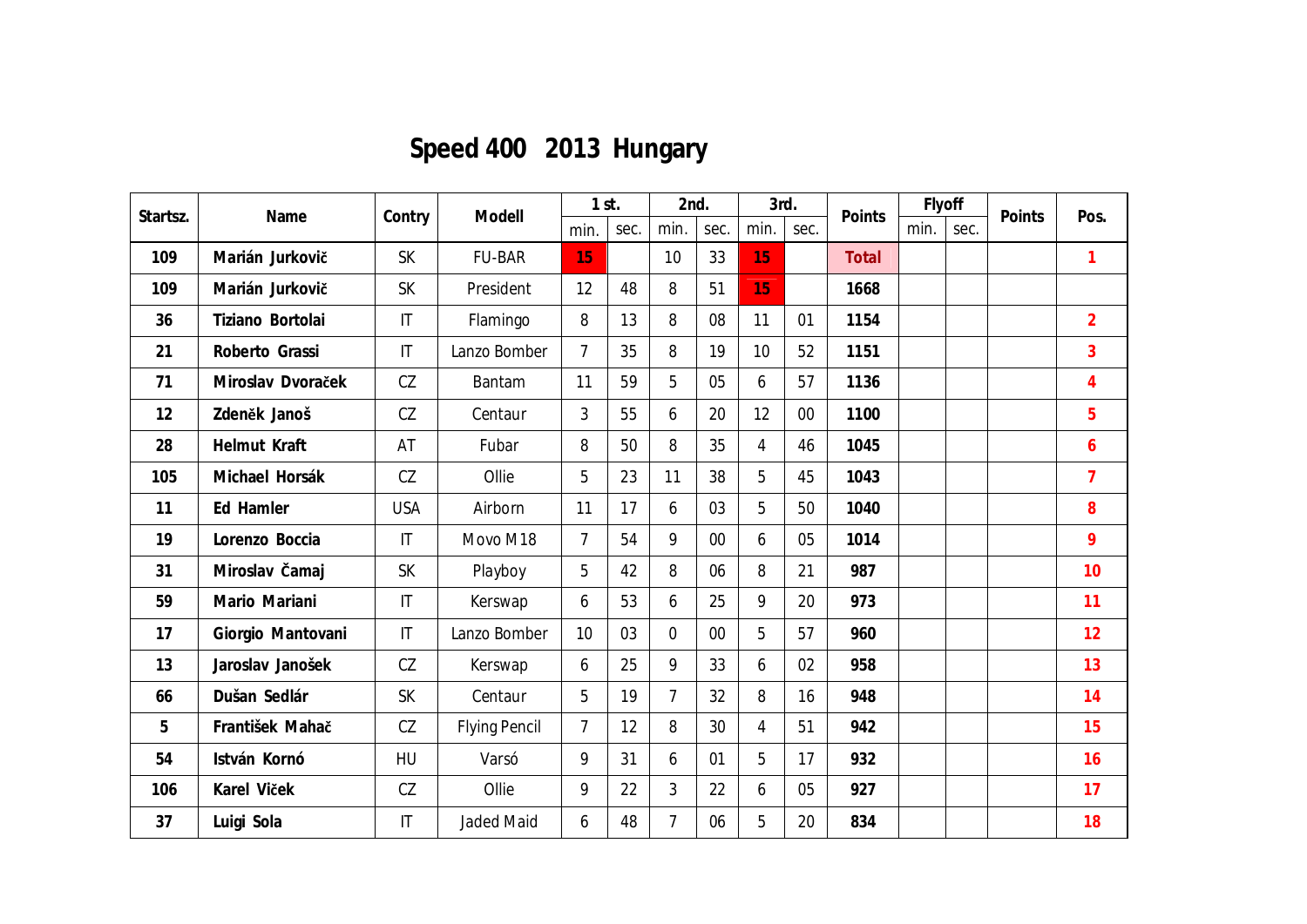| 120 | Mang Fritz              | AT                     | Fubar 36             | $\overline{7}$ | 54 | 3              | 11     | 5              | 03 | 777 |  | 19 |
|-----|-------------------------|------------------------|----------------------|----------------|----|----------------|--------|----------------|----|-----|--|----|
| 75  | Richard Bartowski       | <b>USA</b>             | Lanzo Rc Stick       | 5              | 09 | $\overline{7}$ | 46     | $\overline{4}$ | 31 | 775 |  | 20 |
| 13  | Jaroslav Janošek        | CZ                     | <b>FU BAR</b>        | 6              | 32 | 6              | 22     | 5              | 31 | 774 |  | 21 |
| 32  | Peter <b>Čamaj</b>      | <b>SK</b>              | Ichabod              | $\overline{4}$ | 18 | 8              | 34     | 4              | 11 | 772 |  | 22 |
| 64  | Hubert Borodač          | <b>SK</b>              | Bantam               | 4              | 45 | $\overline{4}$ | 55     | $\overline{7}$ | 05 | 720 |  | 23 |
| 20  | Salvatore D'Acunzo      | $\mathsf{I}\mathsf{T}$ | Mini Hogan           | 5              | 23 | 3              | 58     | 6              | 36 | 719 |  | 24 |
| 63  | Miroslav Salak          | <b>SK</b>              | Viking               | 5              | 23 | 6              | $00\,$ | 5              | 58 | 718 |  | 25 |
| 17  | Giorgio Mantovani       | $\mathsf{I}\mathsf{T}$ | <b>Jaded Maid</b>    | 5              | 52 | 4              | 49     | 5              | 46 | 698 |  | 26 |
| 69  | Rastislav Maděra        | SK                     | Baby<br>Bombshell    | 5              | 51 | 5              | 33     | 3              | 34 | 684 |  | 27 |
| 10  | Victor Bonjean          | BE                     | Kerswap              | 5              | 52 | 5              | 09     | 3              | 47 | 661 |  | 28 |
| 67  | Jose Manuel Rojo<br>Ara | ES                     | Kerswap              | 5              | 14 | 5              | 00     | $\overline{4}$ | 40 | 614 |  | 29 |
| 88  | Fero Swiety             | <b>SK</b>              | Bomber               | 6              | 33 | 3              | 40     | $\overline{0}$ | 00 | 613 |  | 30 |
| 57  | Yves Bourgeois          | BE                     | Kerswap              | 4              | 15 | $\overline{4}$ | 46     | 3              | 25 | 541 |  | 31 |
| 93  | Miroslav Straka         | <b>SK</b>              | Minerva              | $\overline{4}$ | 29 | 3              | 20     | $\overline{2}$ | 52 | 469 |  | 32 |
| 8   | Miroslav Petrila        | <b>SK</b>              | Viking               | 3              | 06 | $\overline{3}$ | 48     | 3              | 48 | 456 |  | 33 |
| 70  | Roy A. Brown            | <b>USA</b>             | Kerswap              | $\overline{2}$ | 40 | 3              | 18     | 3              | 42 | 420 |  | 34 |
| 122 | Neil Sommerin           | GB                     | Flying<br>Laboratory | $\overline{2}$ | 54 | $\overline{2}$ | 38     | 3              | 26 | 380 |  | 35 |
| 70  | Roy A. Brown            | <b>USA</b>             | <b>Red Ripper</b>    | $\overline{2}$ | 33 | $\overline{2}$ | 23     | 3              | 27 | 360 |  | 36 |
| 56  | Vladimir Švec           | <b>SK</b>              | Viking               | 0              | 00 | $\Omega$       | 00     | $\Omega$       | 00 |     |  | 37 |
| 59  | Mario Mariani           | $\mathsf{I}\mathsf{T}$ | <b>Jaded Maid</b>    | $\overline{0}$ | 00 | $\overline{0}$ | 00     | $\Omega$       | 00 |     |  | 38 |
| 71  | Miroslav Dvoraček       | CZ                     | President            | $\mathbf 0$    | 00 | $\overline{0}$ | 00     | $\overline{0}$ | 00 |     |  | 39 |
| 110 | Imre Szécsi             | HU                     | Siné 4b              | 0              | 00 | $\overline{0}$ | 00     | $\overline{0}$ | 00 |     |  | 40 |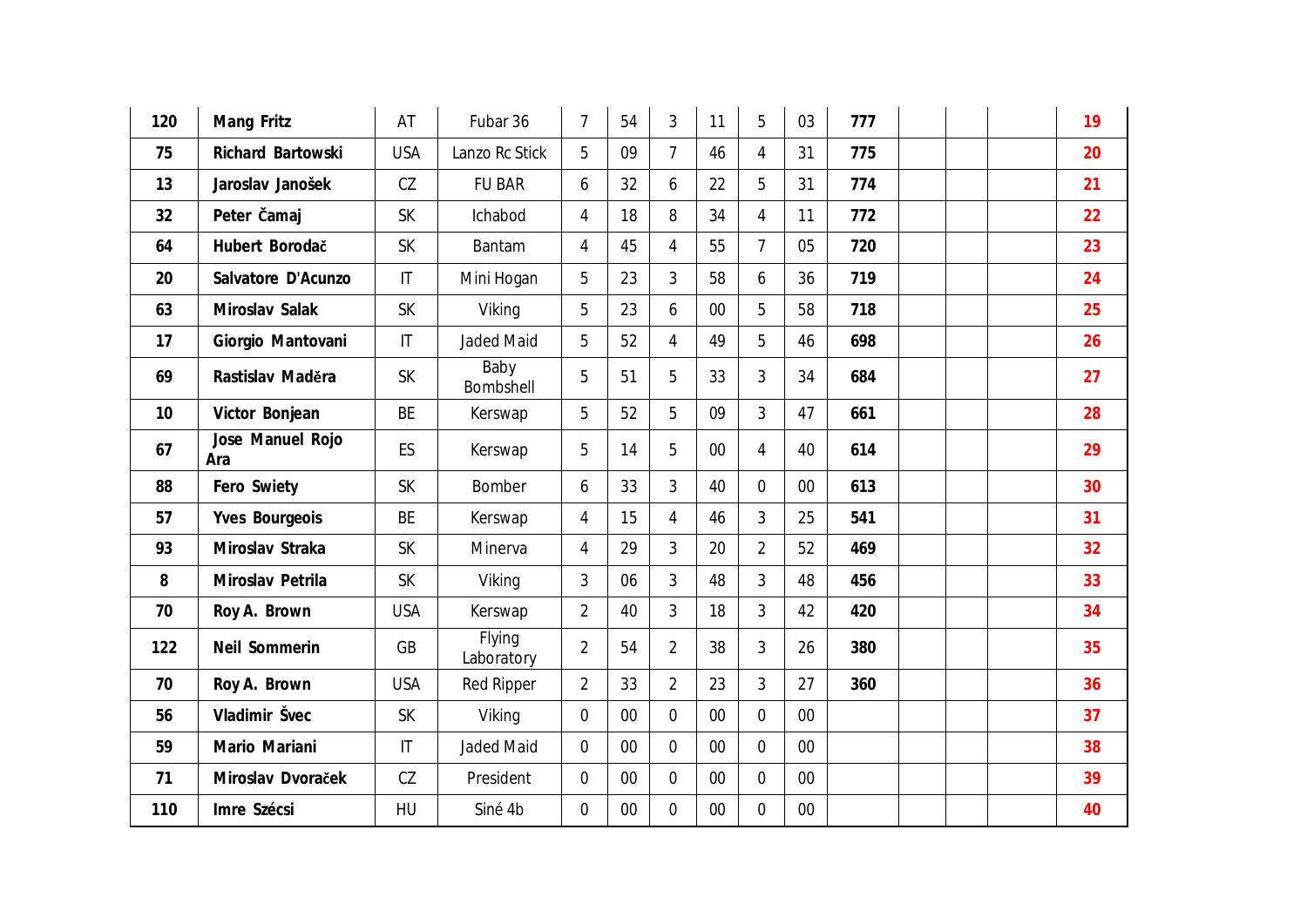## **TEXACO 2013 Hungary**

| Startsz.       | Name                 |                        | Modell                | $1$ st.      |                 | 2nd.           |        | 3rd.           |        | Points       | Flyoff |      | Points | Pos.           |
|----------------|----------------------|------------------------|-----------------------|--------------|-----------------|----------------|--------|----------------|--------|--------------|--------|------|--------|----------------|
|                |                      | Contry                 |                       | min.         | sec.            | min.           | sec.   | min.           | sec.   |              | min.   | sec. |        |                |
| 84             | József Ács           | HU                     | <b>Nimbus</b>         | 30           |                 |                |        |                |        | <b>Total</b> | 16     | 11   | 971    | 1              |
| 31             | Miroslav Čamaj       | <b>SK</b>              | Bomber                | 10           | 18              | 30             |        |                |        | <b>Total</b> | 11     | 01   | 661    | $\overline{2}$ |
| 103            | István Gosztola      | <b>HU</b>              | Varsó XL              | 26           | 53              | 17             | 01     | 18             | 48     | 1613         |        |      |        | 3              |
| 37             | Luigi Sola           | $\mathsf{I}\mathsf{T}$ | Bomber                | 25           | 15              | 26             | 17     | 15             | 46     | 1577         |        |      |        | $\overline{4}$ |
| 42             | László Török         | HU                     | Pelikán XXL           | 19           | 10 <sup>1</sup> | 19             | 36     | 23             | 46     | 1426         |        |      |        | 5              |
| 44             | Walther Gianti       | $\mathsf{I}\mathsf{T}$ | Airborn               | 21           | 58              | 23             | 12     | 19             | 31     | 1392         |        |      |        | 6              |
| 100            | Zoltán Wadovich      | HU                     | Bomber                | 22           | 49              | 18             | 59     | 18             | 20     | 1369         |        |      |        | $\overline{7}$ |
| 33             | Petr Svoboda         | CZ                     | Műra                  | 10           | 44              | 21             | 35     | 18             | 32     | 1295         |        |      |        | 8              |
| $\overline{7}$ | Massimo Imoletti     | $\mathsf{I}\mathsf{T}$ | $PB-2$                | 19           | 54              | 17             | 37     | $\overline{0}$ | 00     | 1194         |        |      |        | 9              |
| 67             | Jose Manuel Rojo Ara | ES                     | Airborn               | 19           | 40              | 19             | 02     | $\overline{0}$ | 00     | 1180         |        |      |        | 10             |
| 24             | Luigi Binelli        | $\mathsf{I}\mathsf{T}$ | Yankee                | 19           | 38              | 15             | 21     | 11             | 00     | 1178         |        |      |        | 11             |
| 33             | Petr Svoboda         | CZ                     | Airbo                 | 15           | 42              | $\overline{0}$ | $00\,$ | $\overline{0}$ | 00     | 942          |        |      |        | 12             |
| 24             | Luigi Binelli        | $\mathsf{I}\mathsf{T}$ | Westerner             | 9            | 17              | 12             | 53     | $\overline{0}$ | 00     | 773          |        |      |        | 13             |
| 34             | Gabriele Montabelli  | $\mathsf{I}\mathsf{T}$ | Dallaire<br>Spertster | 6            | 07              | 12             | $00\,$ | $\overline{0}$ | $00\,$ | 720          |        |      |        | 14             |
| 8              | Miroslav Petrila     | <b>SK</b>              | Cumulus               | 10           | 17              | $\overline{0}$ | 40     | 9              | 13     | 617          |        |      |        | 15             |
| 9              | Giorgio Crismani     | $\mathsf{I}\mathsf{T}$ | Bomber                | 9            | 45              | $\overline{0}$ | $00\,$ | $\overline{0}$ | $00\,$ | 585          |        |      |        | 16             |
| 81             | Zdeněk Sýkora Sr.    | CZ                     | Jasco Flamingo        | 9            | 44              | 6              | 54     | $\overline{4}$ | 56     | 584          |        |      |        | 17             |
| 69             | Rastislav Maděra     | <b>SK</b>              | Hayseed               | 8            | 06              | 8              | 17     | 8              | 54     | 534          |        |      |        | 18             |
| 47             | Imre Matáncsi        | HU                     | Bomber                | $\mathbf{1}$ | 28              | 8              | 33     | $\mathbf 0$    | 00     | 513          |        |      |        | 19             |